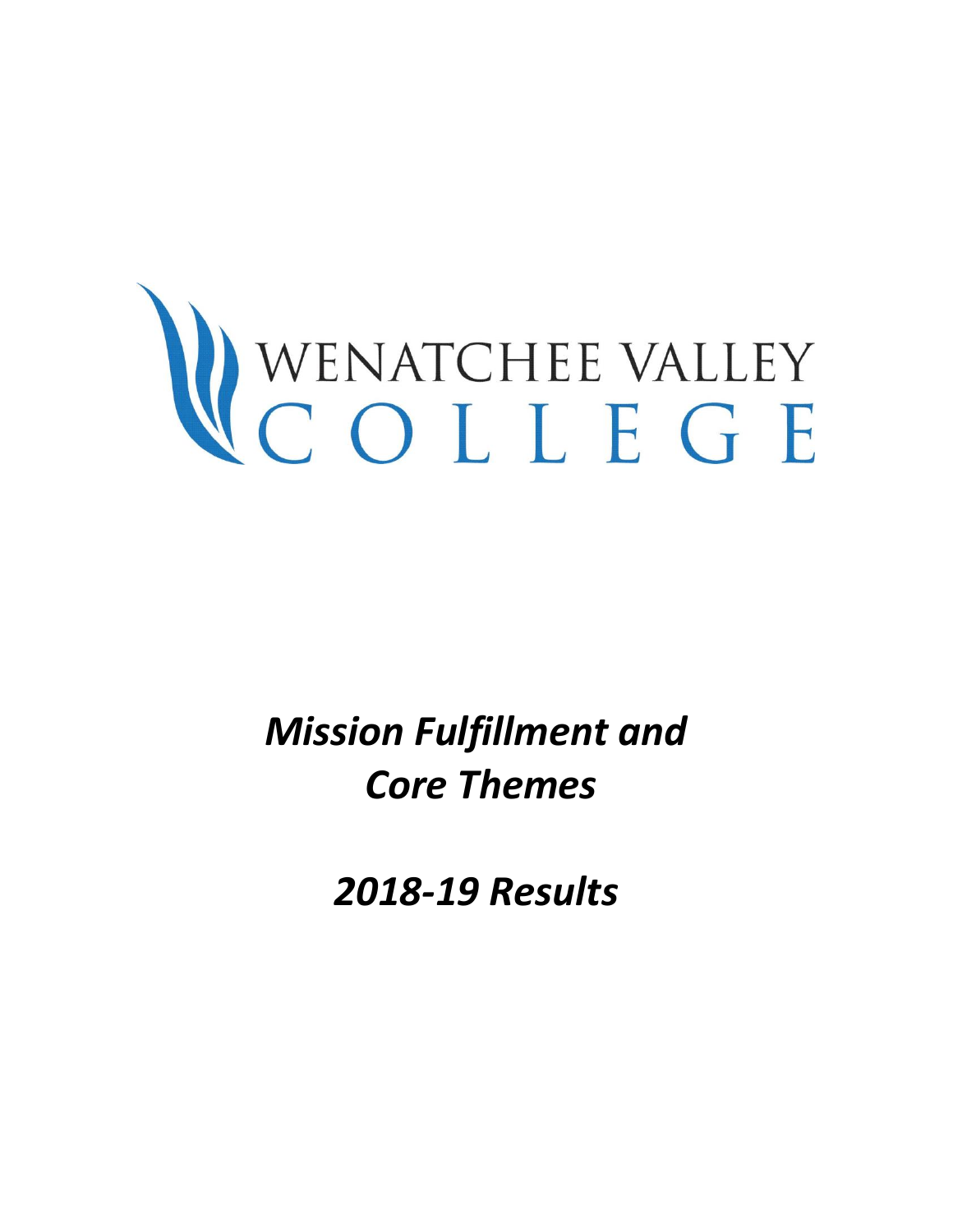#### **Mission Fulfillment and Core Themes 2018-19**

These scorecards present data for indicators of mission fulfillment and core theme attainment compiled for the 2018-19 academic year.

#### **Mission**

Wenatchee Valley College enriches North Central Washington by serving educational and cultural needs of communities and residents throughout the service area. The college provides high-quality transfer, liberal arts, professional/technical, basic skills and continuing education for students of diverse ethnic and economic backgrounds.

#### **Core Themes**

#### **Educational Achievement**

Students will achieve their goals for education and employment through preparation for successful transfer to the baccalaureate level, development of the professional/technical expertise for successful entry into the workforce, or proficiency in college readiness skills needed to pursue goals for further education and employment.

#### **Support for Learning**

WVC's non-instructional programs and services will support students' attainment of their educational goals and promote access to all of the college's educational opportunities.

#### **Responsiveness to Local Needs**

WVC's degrees, programs, courses and services will be responsive to local demand and community needs. WVC will actively seek community input through its foundations, advisory committees, and collaboration with external organizations.

#### **Diversity and Cultural Enrichment**

Students and staff will be supported by practices and policies that create an inclusive environment for learning and work. The college community and residents of District 15 will have opportunities to experience diverse and multiculturally rich perspectives through curriculum, educational programs, and special events.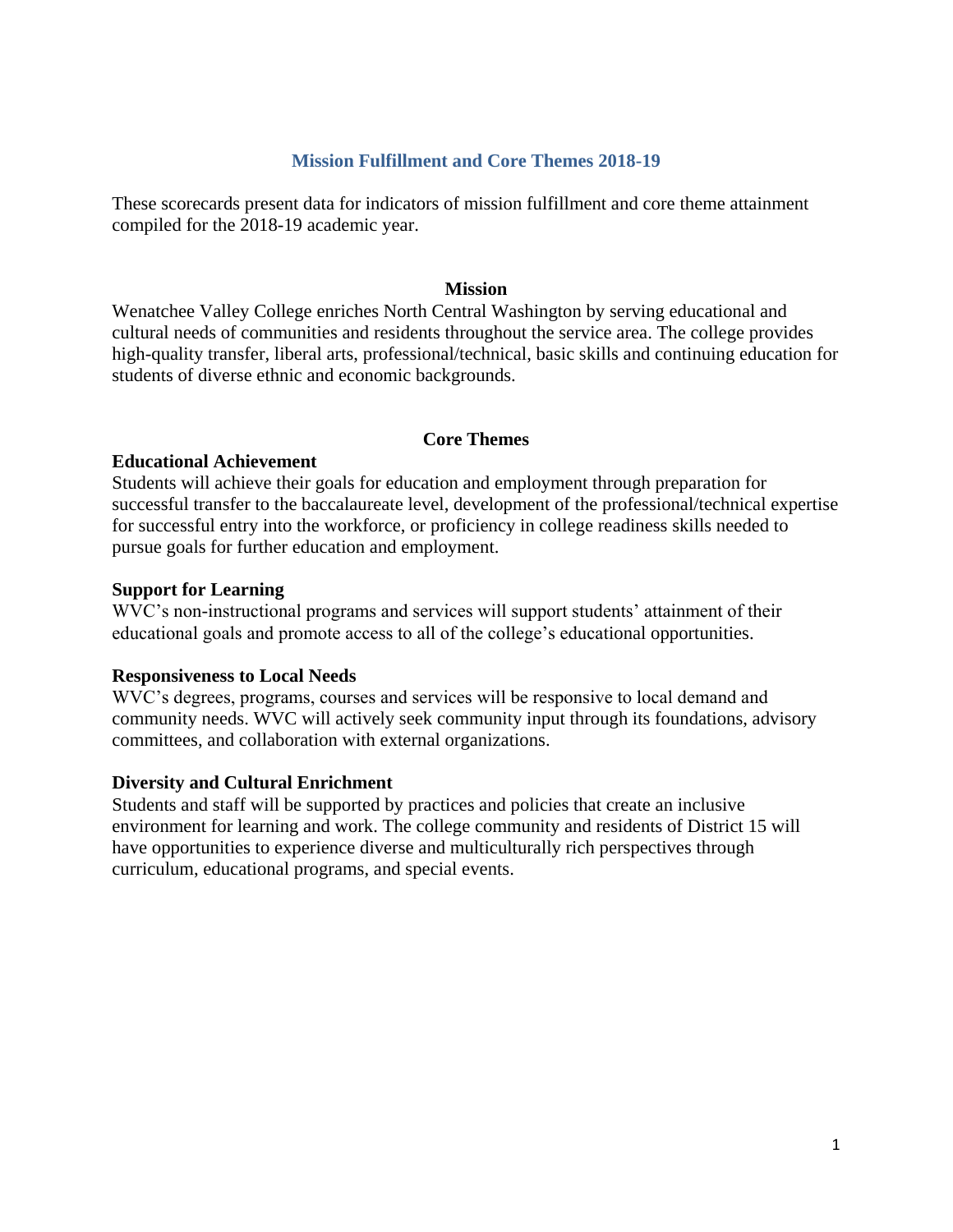#### **Mission Fulfillment 2018-19**

| <b>Core Theme</b>               | <b>Indicators</b> | Score | <b>Possible</b> |
|---------------------------------|-------------------|-------|-----------------|
| <b>Educational Achievement</b>  | 17                | 33    | 34              |
| <b>Support For Learning</b>     |                   |       | 14              |
| Responsiveness To Local Needs   |                   | 12    | 14              |
| Diversity & Cultural Enrichment |                   |       | 14              |
| <b>Total</b>                    | 38                | 69    |                 |

#### **Overall Mission Fulfillment Score: 91% Grade: A-**

| <b>Educational Achievement Score: 97% Grade: A</b> |  |  |  |  |
|----------------------------------------------------|--|--|--|--|
|----------------------------------------------------|--|--|--|--|

| <b>Sub-Objective</b>      | Indicators   Score   Possible |    |    |
|---------------------------|-------------------------------|----|----|
| <b>Student Progress</b>   |                               |    |    |
| <b>Student Transition</b> |                               | 16 | 16 |
| Total                     |                               | 33 | 34 |

#### **Support for Learning Score: 100% Grade: A**

| <b>Sub-Objective</b>    | <b>Indicators</b> | <b>Score</b> | <b>Possible</b> |
|-------------------------|-------------------|--------------|-----------------|
| <b>Student Services</b> |                   |              |                 |
| Library                 |                   |              |                 |
| Infrastructure          |                   |              |                 |
| <b>Total</b>            |                   | 14           | 14              |

#### **Responsiveness to Local Needs Score: 86% Grade: B**

| <b>Indicators   Score   Possible</b> |  |
|--------------------------------------|--|
|                                      |  |

#### **Diversity & Cultural Enrichment Score: 71% Grade: C-**

| <b>Indicators   Score   Possible</b> |  |
|--------------------------------------|--|
|                                      |  |

#### **Discussion**

The intent of this Mission Fulfillment and Core Themes report is to provide a central set of benchmarks that helps Wenatchee Valley College (WVC) to assess its effectiveness as an institution of higher education and to look for areas for future development and improvement. This evaluation point is a significant step in WVC's ongoing process of evaluation, planning and improvement. The Northwest Commission on Colleges and Universities (NWCCU) requires the institutions it accredits have this type of evaluation as a regular practice in demonstrating institutional mission fulfillment (NWCCU, 2020). This requirement of NWCCU has changed slightly, with the introduction of new standards in January 2020. Where formerly indicators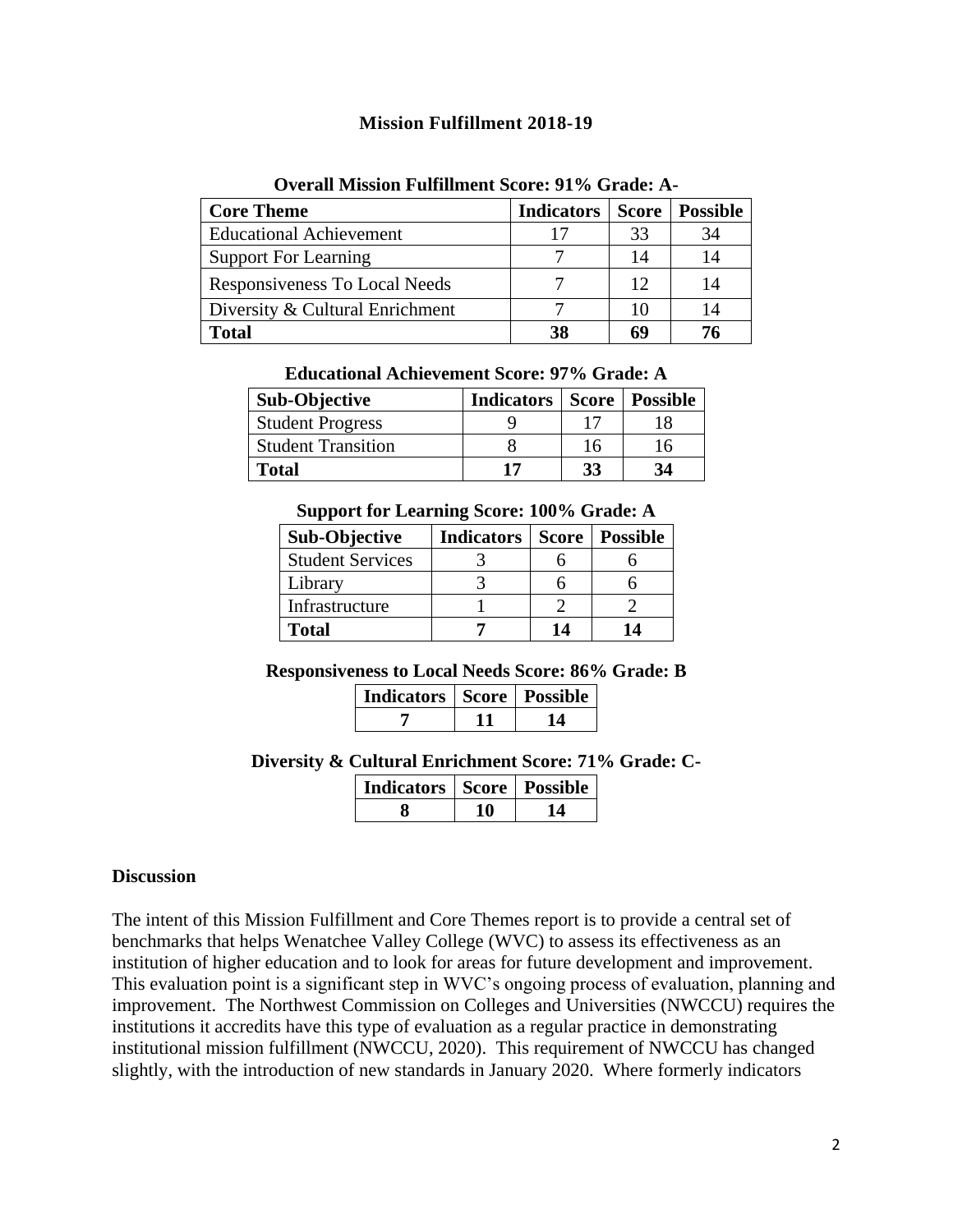needed to be associated with core themes and core theme objectives, this requirement has been removed.

In April 2019, WVC underwent its Seven Year Evaluation with NWCCU. Site evaluators reviewed the college's Year Seven Self-Study and conducted a site visit. They expressed concern in their evaluation that WVC's indicators and associated thresholds may not provide meaningful guidance for college improvement (NWCCU, 2019). In particular, they noted that thresholds did not seem to change and push the college forward. However, they considered that indicator thresholds had been frozen for reasonable causes. They suggested that WVC in their year-one process look carefully at indicators and thresholds.

Further, the previous mentioned changes to NWCCU standards require that the college establish indicators of student achievement that should be benchmarked against "peer" institutions. This marks a significant departure in evaluating indicators, moving from college self-evaluation to a comparison model for indicators and college improvement.

With this in mind, WVC will be looking to develop meaningful indicators and thresholds during the first year of the new seven-year accreditation cycle. Many of these indicators will need to have peer data and thresholds. Those indicators may not necessarily fit into WVC's core themes and will have to tracked separately. In addition, WVC's Core Theme Councils (CTC) are engaged in looking at indicators associated with their core theme. They will be looking to suggest to Cabinet and the Board of Trustees changes to the current indicators and thresholds associated with those indicators.

At the end of this year's year-one cycle, the makeup and structure of WVC's indicators will likely change significantly. In turn, next year's mission fulfillment and core theme indicator report may look very different compared to what you see in this report.

Turning to this year's report and review of WVC's indicators, there was very little change in the overall scores for the college as a whole. The scoring of indicators remained the same as last year, the college receiving 69 points out of a possible 76 points, for a mission fulfillment score over 91% (A- institutional grade).

|                                    | 2013-14 | 2014-15 | 2015-16 | 2016-17 | 2017-18 | 2018-19 |
|------------------------------------|---------|---------|---------|---------|---------|---------|
| <b>Mission Fulfillment Percent</b> | 87%     | 89%     | 91%     | 92%     | 91%     | 91%     |
| <b>Institutional Grade</b>         |         | B+      | A-      |         |         | A-      |

There were two minor changes when looking at the individual core themes. Educational Achievement had one indicator move from achieving its threshold (green) to not meeting but approaching its threshold (yellow). This indicator has to do with developmental students completing 15 college credits in their first year. The percentage of students achieving the threshold dropped from 56% to 53% of these students. This indicator has generally remained a few percentage points above the 56% threshold, but barely met the threshold last year and dropped below in 2018-19. This will be addressed in greater detail later.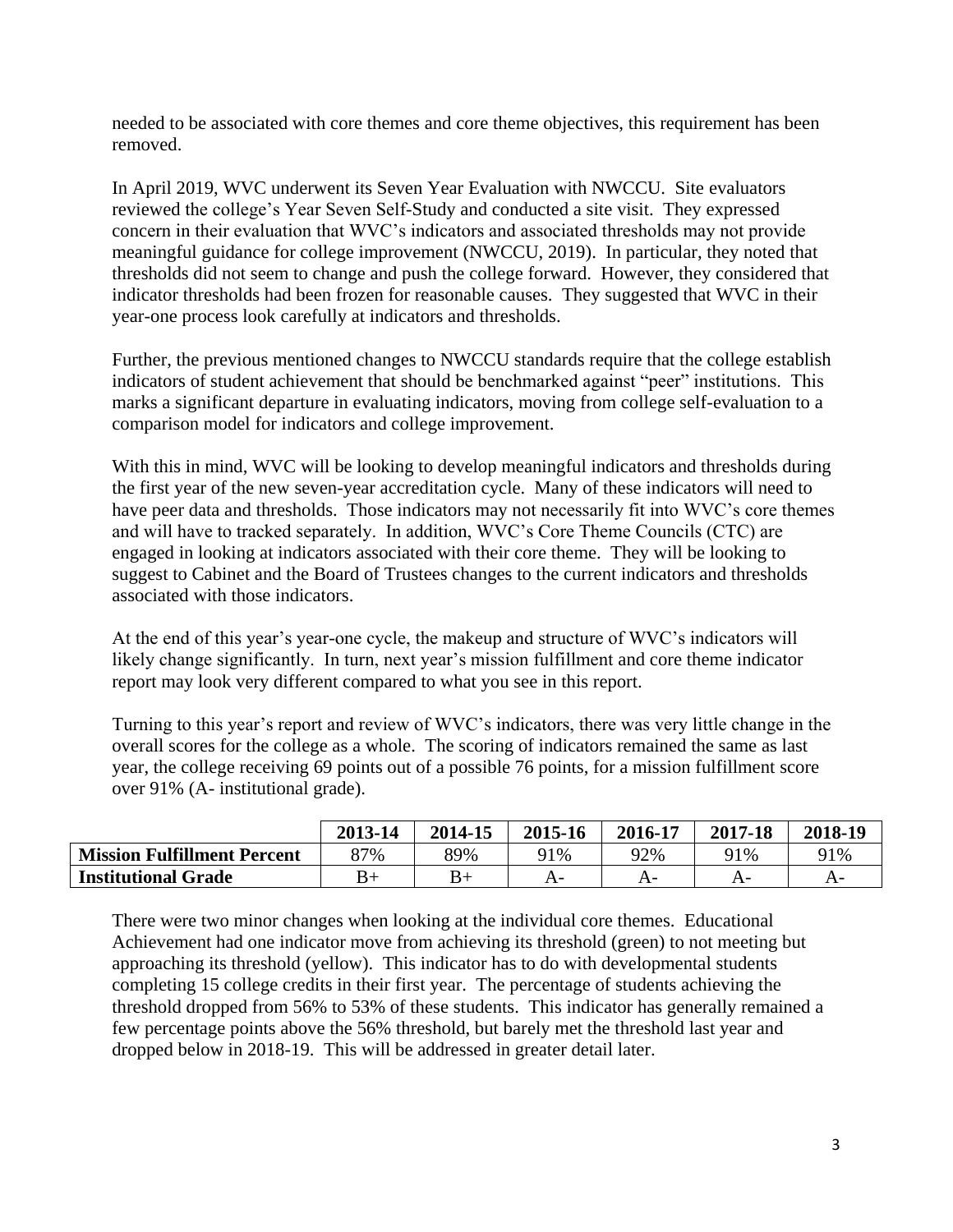The second change was that students receiving associate degrees are now more closely distributed like the ethnic makeup of the college. This moved this indicator from red status to yellow status. Like the short-term certificates of less than a year and certificates of at least one year, WVC has seen marked improvement of the completion rates of its Hispanic students. As noted in the past, our Hispanic student's retention rates now exceed the retention of white students.

2018-19 was added to the historic summary tables, now covering six years. These tables were created to meet requirements for the 2019 NWCCU accreditation evaluation. Their continuation is aimed to provide continual historical context, especially as the process of evaluating indicators and thresholds goes forward in 2019-20.

The 2019-20 academic year should be a year of marked change in how the college views itself. The three recommendations that followed the Year Seven Evaluation and the year-one process for evaluating mission, core themes and indicators will have an impact on how the college marks its progress and the achievement of its students. With that being said, overall, WVC continues to fulfill its mission, as demonstrated by its performance relative to the core theme indicators and their measures of success.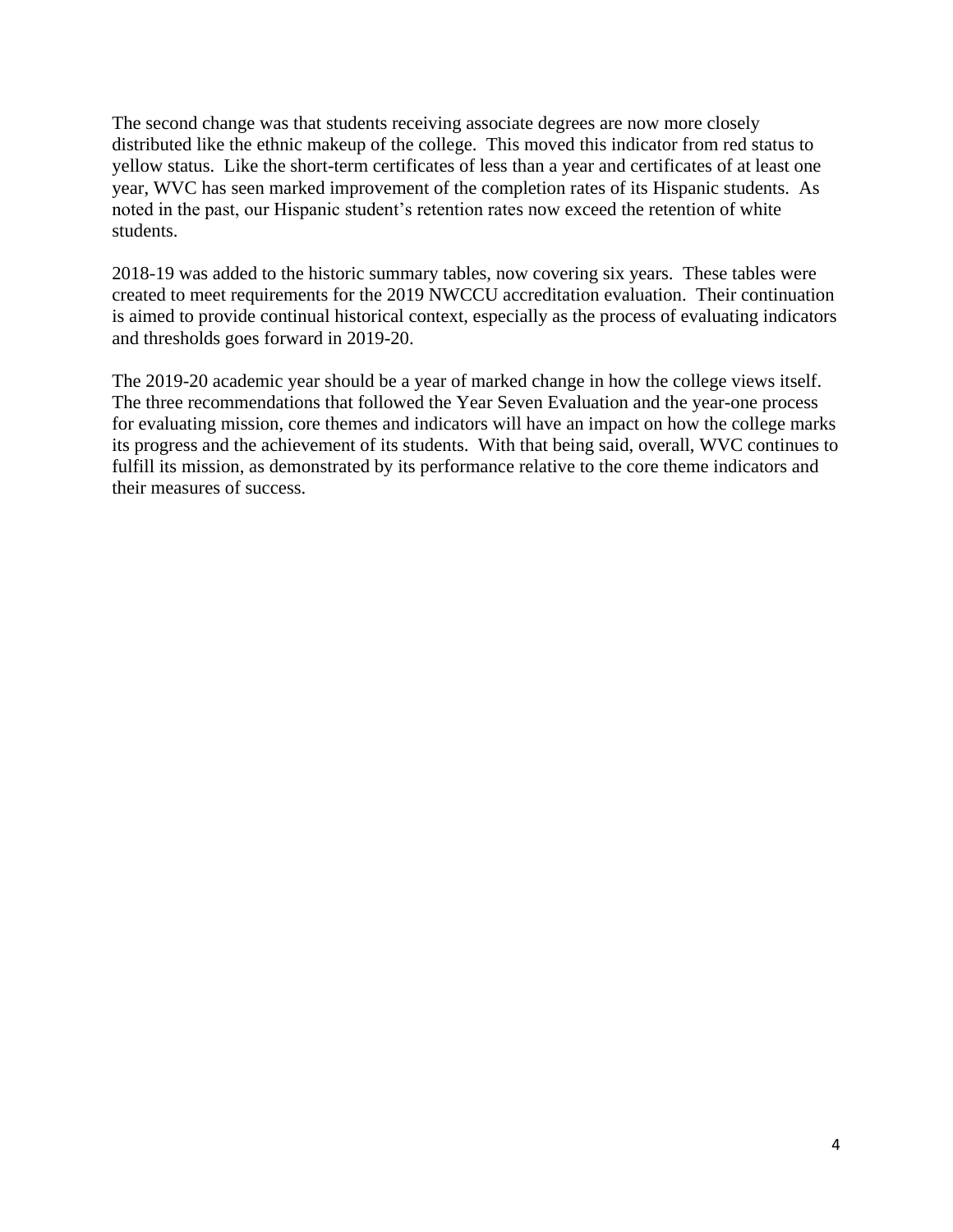### **Educational Achievement Scorecard**

Objective: Students will achieve their goals for education and employment through preparation for successful transfer to the baccalaureate level, development of the professional/technical expertise for successful entry into the workforce, or proficiency in college readiness skills needed to pursue goals for further education and employment.

| Quantitative                                                     | <b>Benchmark for Expected</b>                                                  | <b>Current Data</b>                | <b>Result</b> |
|------------------------------------------------------------------|--------------------------------------------------------------------------------|------------------------------------|---------------|
| <b>Measures</b>                                                  | <b>Performance</b>                                                             |                                    |               |
|                                                                  | Transfer students: Fall to fall<br>retention rate between 53% and<br>61%       | Fall 2018 to Fall 2019<br>64.3%    |               |
|                                                                  | Workforce students: Fall to fall<br>retention rate between 40% and<br>56%      | Fall 2018 to Fall 2019<br>53.3%    |               |
| Retention                                                        | Developmental students: Fall to fall<br>retention rate between 42% and<br>55%  | Fall 2018 to Fall 2019<br>50.0%    |               |
|                                                                  | Basic skills students: Fall to spring<br>retention rate between 19% and<br>28% | Fall 2018 to Spring 2019<br>33.0%  |               |
| Student achievement                                              | Transfer students: Point earned rate<br>between 64% and 73%                    | Fall 2018 entering cohort<br>81.9% |               |
| point: $1st 15$ credits in                                       | Workforce students: Point earned<br>rate between 57% and 77%                   | Fall 2018 entering cohort<br>63.9% |               |
| first year                                                       | Developmental students: Point<br>earned rate between 56% and 67%               | Fall 2018 entering cohort<br>52.8% |               |
| Completion within<br><b>IPEDS</b> standard of                    | Transfer students: Completion rate<br>between 22% and 26%                      | Fall 2016 entering cohort<br>35.1% |               |
| 150% time (3 years)<br>for degree, 1.5 years<br>for certificate) | Workforce students: Completion<br>rate between 20% and 54%                     | Fall 2016 entering cohort<br>21.2% |               |

## **Student Progress Indicators**

#### **Student Transition Indicators**

| Quantitative        | <b>Benchmark for Expected</b>       | <b>Current Data</b>            | <b>Result</b> |
|---------------------|-------------------------------------|--------------------------------|---------------|
| <b>Measures</b>     | <b>Performance</b>                  |                                |               |
| Enrollment/completi | Transfer students: Percentage of    | In 2015-16 an estimated $44\%$ |               |
| on at 4-year        | students earning a degree within    | earned awards through spring   |               |
| institution         | four years after completing AAS     | 2019. (Data source changed.)   |               |
|                     | between 42% and 46%                 |                                |               |
| Employment          | Workforce students: employment      | Students who left WVC in       |               |
|                     | rate between 79% and 86% for        | 2018-19: 85.8% employment      |               |
|                     | students leaving WVC with at least  |                                |               |
|                     | 45 credits and GPA of 2.0 or higher |                                |               |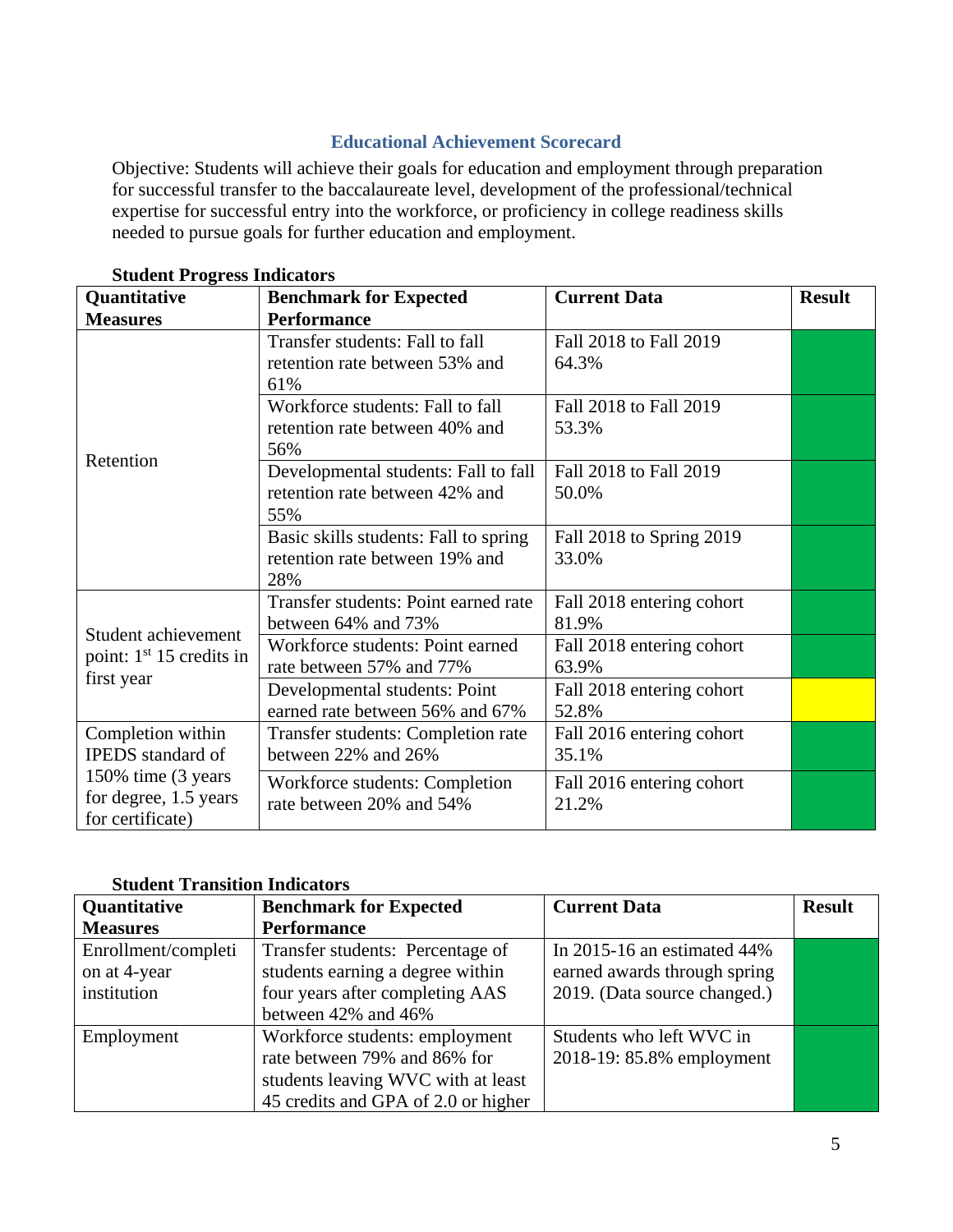| Transition to college         | Former ABE students: enrollment<br>rate in developmental or college-<br>level courses for students in BAEd<br>level 4 or GED prep will be at 20 to<br>24%. | $2018-19:20\%$ of students took<br>a college level course.                                   |  |
|-------------------------------|------------------------------------------------------------------------------------------------------------------------------------------------------------|----------------------------------------------------------------------------------------------|--|
|                               | Core abilities: students' self-                                                                                                                            | Spring 2019 stud<br>3.76 (5 point scale) for student<br>experience questions.                |  |
| <b>Student Surveys</b>        | assessment is "Agree" or better;<br>Average rating on Instruction items                                                                                    | 2018-19 graduate surveys:<br>average 4.24 (5 point scale) on<br>core abilities;              |  |
|                               | is "satisfactory" or better                                                                                                                                | 2017-18 graduate surveys<br>average 3.37 (4 point scale) on<br>satisfaction with instruction |  |
|                               | 100% of programs with external                                                                                                                             | Pass rates:<br>Nursing – RN: $98\%$ (2017)<br>Nursing – LPN: 100% (2017)                     |  |
| <b>External Certification</b> | exams meeting pass rate targets                                                                                                                            | Radiologic Tech (2018) 100%<br>Medical Lab Tech (2017)<br>100%                               |  |

# F**ive-Year Educational Achievement Summary**

| <b>Key</b><br><b>Indicator</b> | <b>Measure</b> | <b>Benchmarks</b>                                                                            | 2013-14 | 2014-15 | 2015-16 | 2016-17 | 2017-18 | 2018-19 |
|--------------------------------|----------------|----------------------------------------------------------------------------------------------|---------|---------|---------|---------|---------|---------|
| Student<br>Progress            | Retention      | Transfer<br>student fall to<br>fall retention<br>between 53%<br>and $61\%$                   | 60%     | 62%     | 60%     | 64%     | 61%     | 64%     |
|                                |                | Workforce<br>student fall to<br>fall retention<br>rate between<br>40% and 50%                | 50%     | 53%     | 59%     | 59%     | 45%     | 53%     |
|                                |                | Developmental<br>student<br>retention rate<br>between 42%<br>and 55%                         | 54%     | 51%     | 56%     | 52%     | 48%     | 50%     |
|                                |                | <b>Basic skills</b><br>student fall to<br>spring<br>retention rate<br>between 19%<br>and 28% | 26%     | 23%     | 38%     | 32%     | 19%     | 33%     |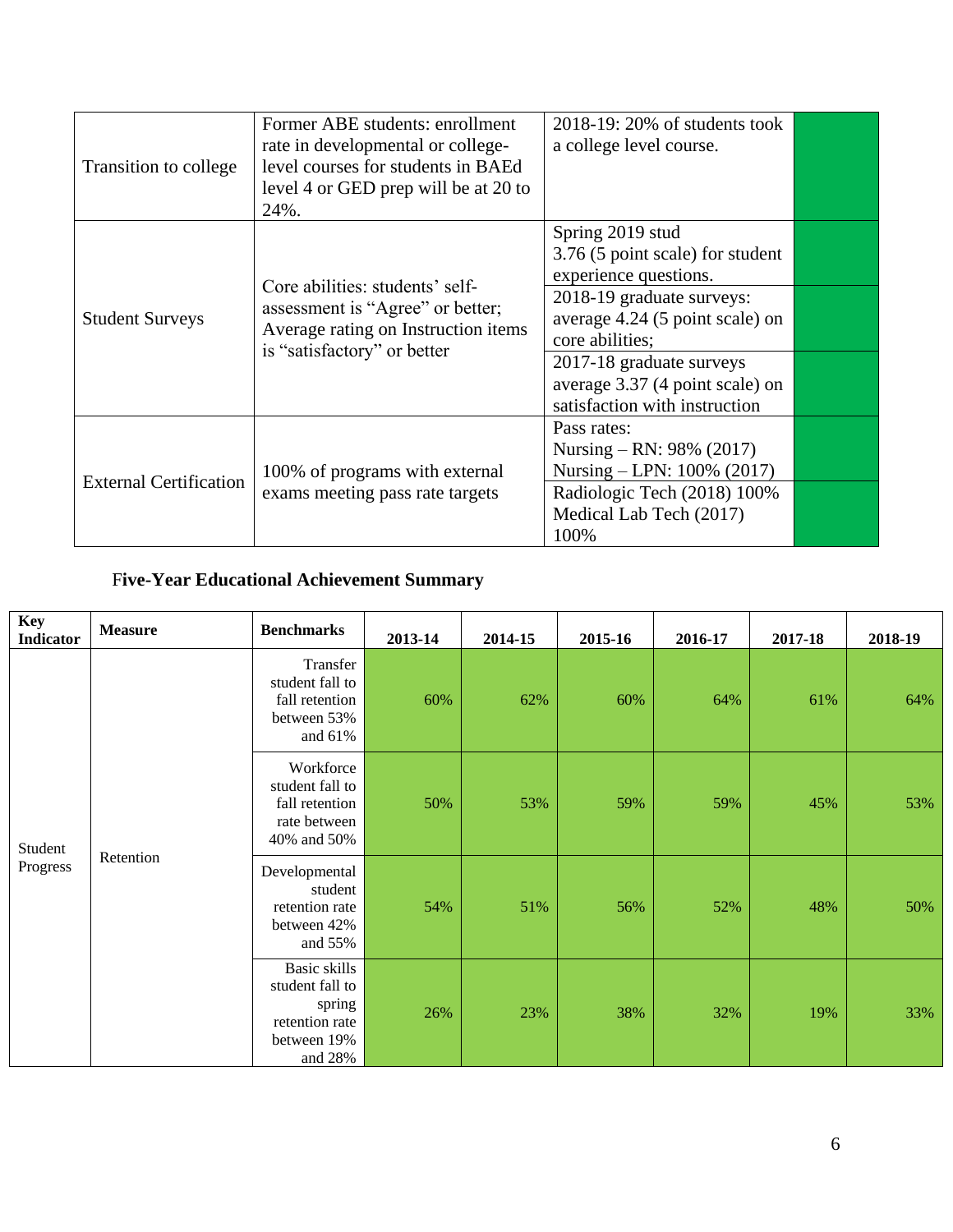|                       |                                                   | Transfer<br>students:<br>Between 64%<br>and 73% of<br>students                                                                                        | 70%    | 74%    | 67% | 76% | 77% | 82% |
|-----------------------|---------------------------------------------------|-------------------------------------------------------------------------------------------------------------------------------------------------------|--------|--------|-----|-----|-----|-----|
|                       | Complete 15 credits in<br>first year              | Workforce<br>students:<br>Between 57<br>and77% of<br>students                                                                                         | 57%    | 62%    | 71% | 63% | 65% | 64% |
|                       |                                                   | Developmental<br>students: 56<br>and 67% of<br>students                                                                                               | 57%    | 59%    | 59% | 61% | 56% | 53% |
|                       | Completion time in                                | Transfer<br>student<br>completion<br>rate between<br>22 and 26%                                                                                       | 25%    | 26%    | 31% | 30% | 28% | 35% |
|                       | 150% of degree or<br>certificate                  | Workforce<br>student<br>completion<br>rate between<br>20 and 34%                                                                                      | 30%    | 32%    | 25% | 23% | 29% | 21% |
| Student<br>Transition | Enrollment/completion<br>at four-year institution | Percentage of<br>students<br>earning<br>bachelor's<br>degree in four<br>years after<br>leaving WVC<br>with an<br>associates<br>between 42<br>and 46%. |        | 45%    | 43% | 41% | 42% | 44% |
|                       | Employment                                        | Workforce<br>student<br>employment<br>between 79<br>and 86% for<br>students<br>leaving with<br>45 credits and<br>2.0 or higher<br><b>GPA</b>          | 74.60% | 74.60% | 77% | 83% | 82% | 86% |
|                       | Transfer to college by<br>adult basic skills      | <b>ABE</b> students<br>transitioning to<br>developmental<br>or college<br>level work 20<br>to 24%                                                     |        |        |     | 21% | 20% | 20% |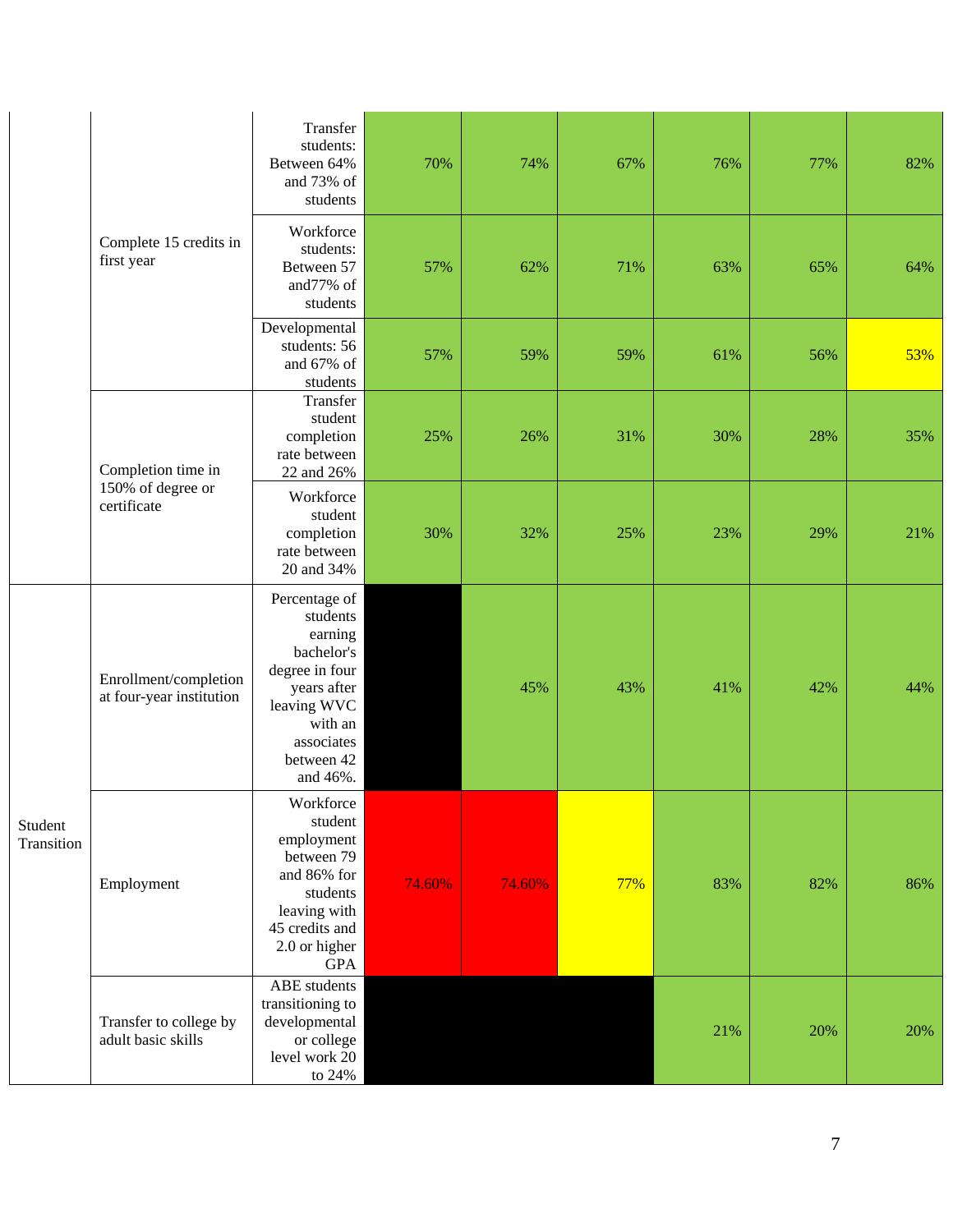|                                | Student<br>experience<br>rated above 4<br>on 5 point<br>scale | 4.4 rating                                                         | 4.42 rating                                          | 4.42 rating                                                          | 4.42 rating                                                     | 3.52 rating                                                    | 3.76 rating                                                    |
|--------------------------------|---------------------------------------------------------------|--------------------------------------------------------------------|------------------------------------------------------|----------------------------------------------------------------------|-----------------------------------------------------------------|----------------------------------------------------------------|----------------------------------------------------------------|
| Student surveys                | Graduate<br>experience rate<br>at 4 on 5 point<br>scale       | 4.4 rating                                                         | 4.43 rating                                          | 4.25 rating                                                          | 4.39 rating                                                     | 4.34 rating                                                    | 4.24 rating                                                    |
|                                | Graduate<br>satisfaction<br>rated $3.3$ on $4$<br>point scale | 3.45 rating                                                        | 3.45 rating                                          | 3.43 rating                                                          | 3.49 rating                                                     | 3.37 rating                                                    | 3.42 rating                                                    |
|                                | 90% or more<br>of nursing<br>students pass                    | RN 90%,<br><b>LPN 98%</b>                                          | RN 96%,<br><b>LPN 100%</b>                           | RN 96%,<br><b>LPN</b> 100%                                           | RN 90&,<br><b>LPN</b> 100%                                      | RN 96%,<br><b>LPN 100%</b>                                     | RN 98%,<br><b>LPN 100%</b>                                     |
| Student external certification | 90% of<br>Radiologic<br>Tech students<br>pass                 | Radiological<br>Tech 90%,<br><b>Medical Lab</b><br><b>Tech 94%</b> | Radiological<br>Tech 90%,<br>Medical Lab<br>Tech 94^ | Radiological<br>Tech 100%,<br><b>Medical Lab</b><br><b>Tech 100%</b> | Radiological<br>100%,<br><b>Medical Lab</b><br><b>Tech 100%</b> | Radiological<br>95%.<br><b>Medical Lab</b><br><b>Tech 100%</b> | Radiological<br>95%,<br><b>Medical Lab</b><br><b>Tech 100%</b> |
| <b>Possible Points</b>         |                                                               | 30                                                                 | 32                                                   | 32                                                                   | 34                                                              | 34                                                             | 34                                                             |
| <b>Points Earned</b>           |                                                               | 28                                                                 | 30                                                   | 31                                                                   | 34                                                              | 34                                                             | 33                                                             |
| Percent                        |                                                               | 93%                                                                | 94%                                                  | 97%                                                                  | 100%                                                            | 100%                                                           | 97%                                                            |
| Grade                          |                                                               | A-                                                                 | A                                                    | A                                                                    | A                                                               | A                                                              | A                                                              |

#### **Discussion**

Overall, there has not been much change in the Educational Achievement indicators. Further, trends that have been moving over the last five years are generally continuing. One change is that indicators dependent on student surveys used results from the 2019 Spring CCSSE survey. WVC has not participated in this survey since 2013. The results from this survey were overall favorable on how engaged WVC students are and how satisfied they are with the education and support WVC provides (CCSSE, 2019). WVC students were in the top 15% of 486 colleges in their perceptions of student effort and student achievement at WVC. This perception is generally reflected in the indicators of Educational Achievement.

Looking at specific indicators, one indicator moved from meeting its threshold to approaching its threshold. This indicator monitors developmental students completing 15 college level credits in the first year of college. This indicator has dropped over the last two years. That it has happened over a similar time period as enrollment has dropped offers a reason for the decline. Reinforcing general enrollment decline, developmental students have been taking a lighter course load. In fall quarter of 2016, developmental students took an average of 12.94 credits. In 2018 it had dropped to 12.81 credits. While this does not seem like a large drop, due to the mix of loads developmental students take, it impacts the number of college level credits they are taking. Also, spread across all developmental students, this is a decline of over 750 student credits.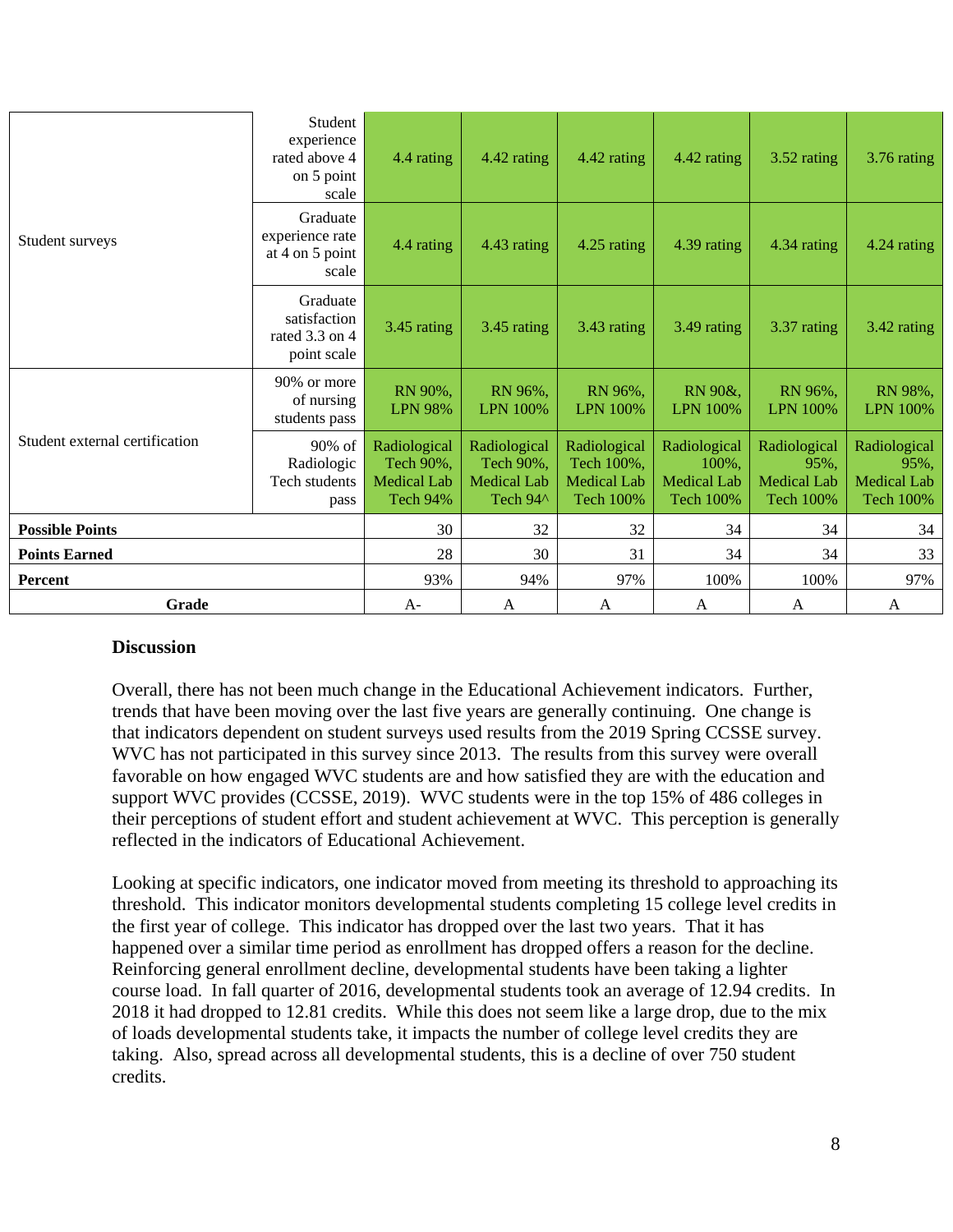|                        | <b>Fall 2014</b> | Fall 2015   Fall 2016 | <b>Fall 2017</b> | <b>Fall 2018</b> |
|------------------------|------------------|-----------------------|------------------|------------------|
| <b>Average Credits</b> | ر∠.د ۱           | . 2.94                | 12.83            |                  |

| <b>Fall Quarter Average Developmental Student Credits</b> |
|-----------------------------------------------------------|
|-----------------------------------------------------------|

An area of marked improvement has been the increasing employment rate of workforce students over the last seven years. In 2013, their employment rate was 74.6%. In 2018 it had risen to 86.2%. This rate is actually higher than most other Washington colleges, where the average is closer to 81%. Some reportable examples of WVC program employment rates are below.

| Computer<br><b>Technology</b> | <b>Early Childhood</b><br>Ed | <b>Environmental</b><br><b>Systems</b> | <b>Medical Assistant</b> | <b>Nursing</b> |
|-------------------------------|------------------------------|----------------------------------------|--------------------------|----------------|
| 86.5%                         | $.8\%$                       | $.00.0\%$                              | 94.8%                    | 93.1%          |

Finally, it is to be noted that transfer student completion rates are as high in 2018-19 as they have been for years that we have data. At 36%, it is generally 6% higher than the college system average. In addition, if one adds the estimated 14.7% of students who transfer before completion, 51% of WVC transfer oriented students are completing and/or transferring to other institutions (Source: 2019 IPEDS Outcomes Survey data).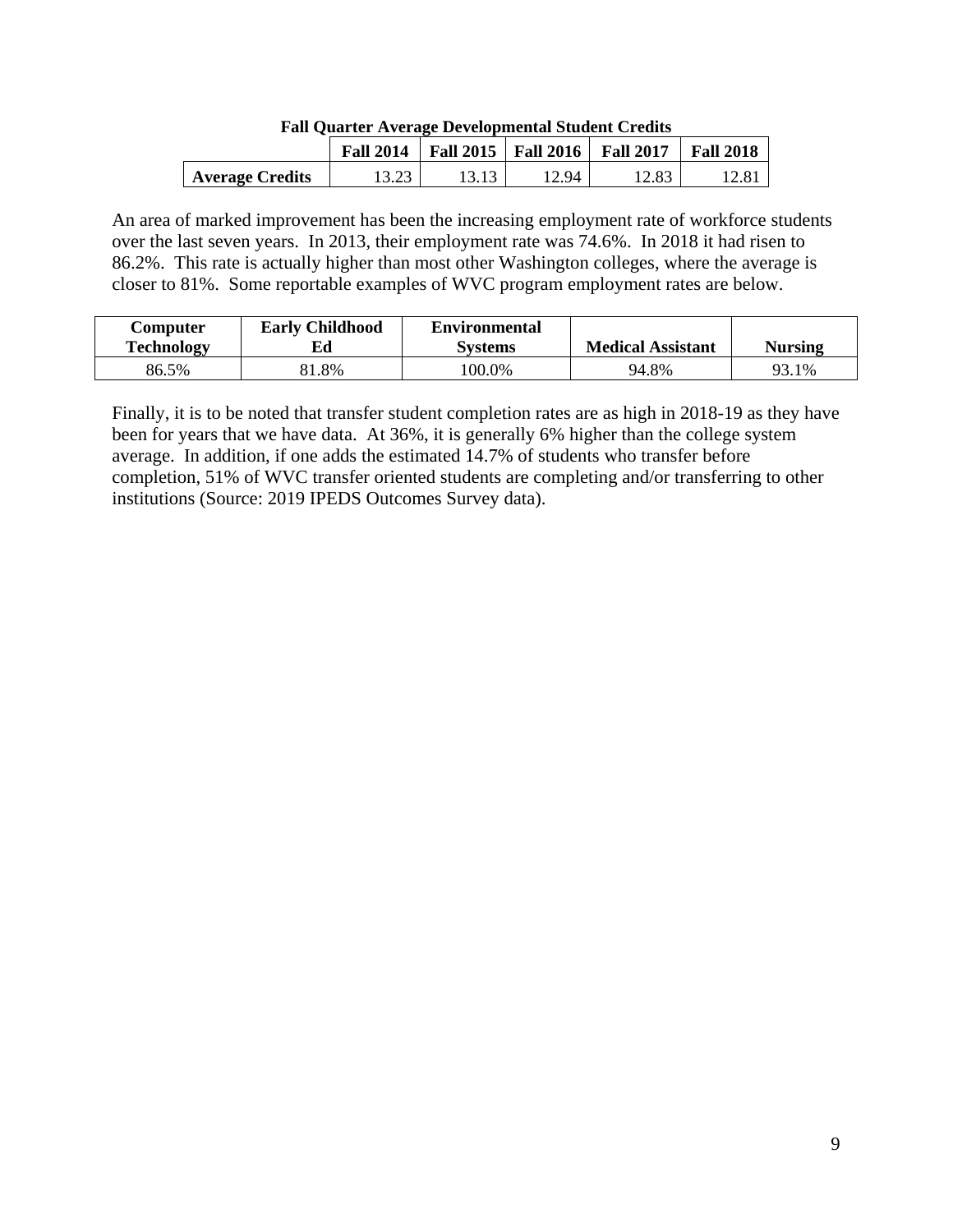## **Support for Learning Scorecard**

Objective: WVC's non-instructional programs and services will support students' attainment of their educational goals and promote access to all of the college's educational opportunities.

| Quantitative                                                                                   | <b>Benchmark for Expected</b>                                                                          | <b>Current Data</b>                                                                                 | <b>Result</b> |
|------------------------------------------------------------------------------------------------|--------------------------------------------------------------------------------------------------------|-----------------------------------------------------------------------------------------------------|---------------|
| <b>Measures</b>                                                                                | <b>Performance</b>                                                                                     |                                                                                                     |               |
|                                                                                                |                                                                                                        | CAMP 2017-18: 1st year<br>retention 97%; retention into<br>2nd year 87%                             |               |
| Relationship of<br>student development<br>services to student<br>progress/learning<br>outcomes | Retention and completion                                                                               | TRIO student served:<br>2018-2019: 140<br>2017-2018: 140                                            |               |
|                                                                                                | for CAMP, Opportunity<br>Grant, and Perkins<br>participants; retention for<br>advising center contacts | Opportunity Grant 2018-19:<br>96% of students served<br>retained or completed                       |               |
|                                                                                                |                                                                                                        | MESA: 2017-18 retention rate<br>was 95%.                                                            |               |
|                                                                                                |                                                                                                        | Completion Coach: Due to<br>personnel changes, these data<br>are not available.                     |               |
| Student satisfaction<br>with services                                                          | "Satisfactory" or better on                                                                            | Spring 2019 CCSSE survey:<br>average 3.67 (5 Point Scale)<br>for student support questions          |               |
|                                                                                                | graduation<br>survey/CCSSE/student<br>survey                                                           | 2018-19 graduate survey:<br>average 3.51 rating (4-point<br>scale) on satisfaction with<br>services |               |

## **Student Services Support**

# **Library Support**

| Quantitative<br><b>Measures</b>                       | <b>Benchmark for Expected</b><br><b>Performance</b>    | <b>Current Data</b>                                                                                                                                                                                                                       | <b>Result</b> |
|-------------------------------------------------------|--------------------------------------------------------|-------------------------------------------------------------------------------------------------------------------------------------------------------------------------------------------------------------------------------------------|---------------|
| Support for student<br>learning and core<br>abilities | "Satisfactory" or better on<br>biennial student survey | Spring 2019 CCSSE survey:<br>average 4.47 on library/website<br>support (5 point scale)<br>2013 Library survey: Average<br>rating 4.45 or better (5 point<br>scale) of staff expertise,<br>professionalism, availability (No<br>new data) |               |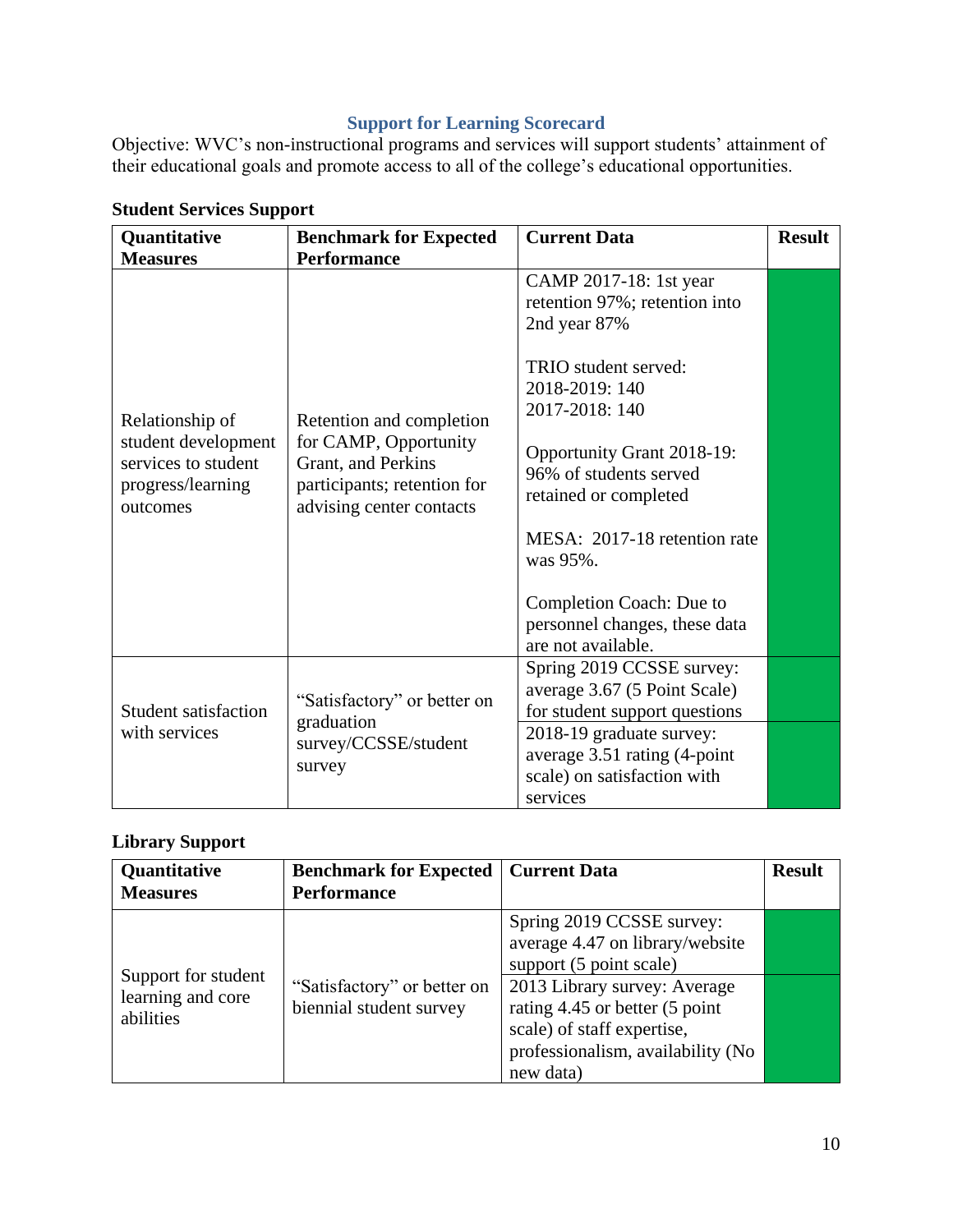| 2017-18 graduate survey:        |  |
|---------------------------------|--|
| Average rating of 3.73 (4 point |  |
| scale)                          |  |

# **Infrastructure Support**

| Quantitative<br><b>Measures</b> | <b>Benchmark for Expected   Current Data</b><br><b>Performance</b> |                              | <b>Result</b> |
|---------------------------------|--------------------------------------------------------------------|------------------------------|---------------|
| Sufficiency of                  | Staff and student surveys                                          | 2019 CCSSE asked several     |               |
| facilities, technology          | - average response                                                 | questions on facilities and  |               |
| to support student              | "satisfactory" or better                                           | technology. Questions scored |               |
| learning                        |                                                                    | 3.27 on four-point scale.    |               |

# **Five-Year Support For Learning Summary**

| <b>Key</b><br><b>Indicator</b>           | <b>Measure</b>                                                               | <b>Benchmarks</b>                                                                                                             | 2013-14                                                                              | 2014-15                                                                                                                                       | 2015-16                                                                                                                                              | 2016-17                                                                                                                                              | 2017-18                                                                                                                                                              | 2018-19                                                                                                   |
|------------------------------------------|------------------------------------------------------------------------------|-------------------------------------------------------------------------------------------------------------------------------|--------------------------------------------------------------------------------------|-----------------------------------------------------------------------------------------------------------------------------------------------|------------------------------------------------------------------------------------------------------------------------------------------------------|------------------------------------------------------------------------------------------------------------------------------------------------------|----------------------------------------------------------------------------------------------------------------------------------------------------------------------|-----------------------------------------------------------------------------------------------------------|
| Student<br>Services<br>Support           | Retention<br>$\alpha$<br>completion<br>of students<br>in service<br>Programs | Retention and<br>completion of<br>CAMP, TRIO,<br>Opportunity<br>Grant, MESA<br>and Perkins<br>Grant 90% of<br>program target. | Opportunity<br>Grant 92%<br>grad rate,<br>Perkins<br>127% of<br>state target         | <b>CAMP</b><br>85%,<br>Opportunity<br>Grant 67%,<br>Perkins<br>127% of<br>state target,<br>Completion<br>coach 72%<br>first year<br>retention | <b>CAMP</b><br>81%,<br>Opportunity<br><b>Grant 97%,</b><br>Perkins<br>134% of<br>state target,<br>Completion<br>coach 67%<br>first year<br>retention | <b>CAMP</b><br>92%,<br>Opportunity<br><b>Grant 94%,</b><br>Perkins<br>122% of<br>state target,<br>Completion<br>Coach 64%<br>first year<br>retention | <b>CAMP</b><br>96%.<br>Opportunity<br>Grant<br>874%,<br><b>MESA 97%</b><br>Perkins<br>139% of<br>state target,<br>Completion<br>Coach 55%<br>first year<br>retention | CAMP 97%,<br>Trio<br><b>Registration:</b><br>140 students<br>Opportunity<br>Grant 96%,<br><b>MESA 95%</b> |
| Student<br>satisfaction<br>with services | <b>Student</b><br>satisfaction<br>with<br>services                           | Student survey<br>greater that 3.5<br>in average<br>satisfaction on<br>5 point scale                                          | 3.6 rating                                                                           | 3.6 rating                                                                                                                                    | 3.6 rating                                                                                                                                           | 3.62 rating                                                                                                                                          | 4.28 rating                                                                                                                                                          | 3.67 rating                                                                                               |
|                                          |                                                                              |                                                                                                                               | Graduate<br>survey<br>satisfaction<br>average greater<br>than 3 on 4<br>point scale. | 3.2 rating                                                                                                                                    | 3.2 rating                                                                                                                                           | 3.9 rating                                                                                                                                           | 3.49 rating                                                                                                                                                          | 3.42 rating                                                                                               |
| Library<br>Support                       | Student<br>satisfaction<br>with library<br>services                          | Student survey<br>greater that 3.5<br>in average<br>satisfaction on<br>5 point scale                                          | 3.9 rating                                                                           | 3.9 rating                                                                                                                                    | 3.9 rating                                                                                                                                           | 3.99 rating                                                                                                                                          | 3.71 rating                                                                                                                                                          | 4.47                                                                                                      |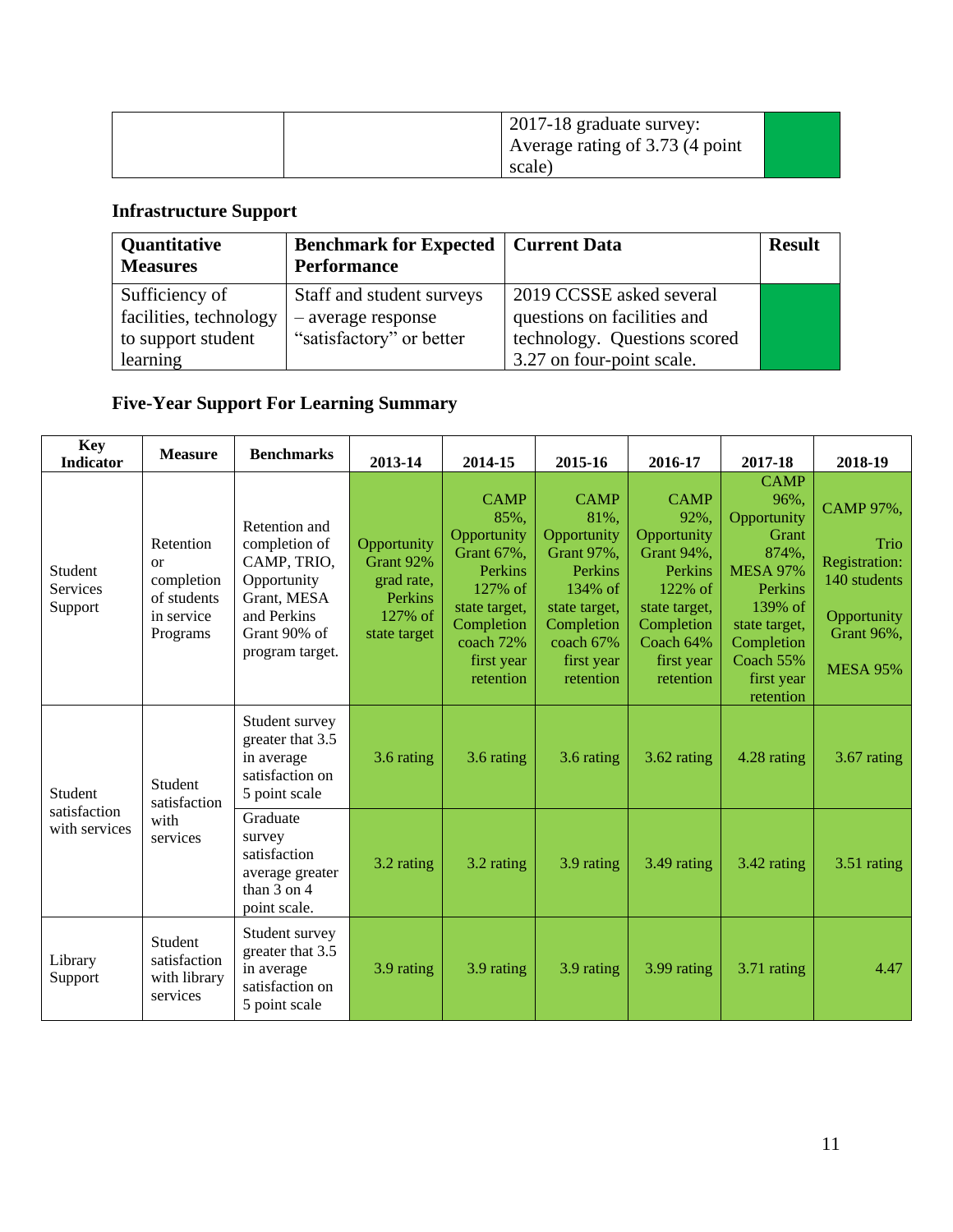|                           |                                                                                  | Graduate<br>survey<br>satisfaction<br>average greater<br>than $3$ on $5$<br>point scale. | 4.5 rating | 4.5 rating | 4.5 rating | 4.5 rating    | 4.5 rating  | 4.5 rating |
|---------------------------|----------------------------------------------------------------------------------|------------------------------------------------------------------------------------------|------------|------------|------------|---------------|-------------|------------|
|                           |                                                                                  | Library survey<br>service rating<br>above 3 on 4<br>point scale                          | 3.2 rating | 3.2 rating | 3.5 rating | $3.62$ rating | 3.27 rating | 3.73       |
| Infrastructure<br>support | Sufficiency<br>of facilities,<br>technology<br>to support<br>student<br>learning | Student survey<br>satisfaction<br>above $3.5$ on $5$<br>point scale                      | 4.2 rating | 4.2 rating | 4.2 rating | 4.0 rating    | 4.4 rating  | 4.1 rating |
| <b>Possible Points</b>    |                                                                                  | 14                                                                                       | 14         | 14         | 14         | 14            | 14          |            |
| <b>Points Earned</b>      |                                                                                  | 14                                                                                       | 14         | 14         | 14         | 14            | 14          |            |
| Percent                   |                                                                                  | 100%                                                                                     | 100%       | 100%       | 100%       | 100%          | 100%        |            |
| Grade                     |                                                                                  |                                                                                          | $A-$       | A          | A          | A             | A           | A          |

#### **Discussion**

In WVC's Year Seven Evaluation, WVC received a commendation for its commitment to supporting its students. It stated:

*The evaluation committee commends Wenatchee Valley College faculty, staff and administration for their accomplishments in making the holistic support of student success a central aspect of the college culture. The college recognizes the importance of supporting all students, including the unique needs of non‐traditional, first‐generation, and underrepresented students (NWCCU, 2019).*

That commendation is reflected in the large amount of green seen for the Support For Learning indicators. Not once has this core theme failed to meet its thresholds, demonstrating the college's commitment to this important part of its mission.

Support for Learning core theme relies heavily on survey data. As mentioned previously, WVC conducted the CCSSE survey in the spring of 2019. That survey showed that student perceptions of WVC's Library and facilities in general were very high. Students' satisfaction and use of support services met indicator thresholds but were generally lower than other areas of the survey. However, they were slightly higher than when the survey was last conducted in 2013. In addition, the rating from the CCSSE is at odds with the prior year's student survey. It is hoped that a more regular schedule of student surveys will allow better tracking of student perceptions. With that in mind, it is hard to tell if the drop from 2018 to 2019 ratings is due to different types of surveys or random one-time error that happens in survey work. This will need to be monitored.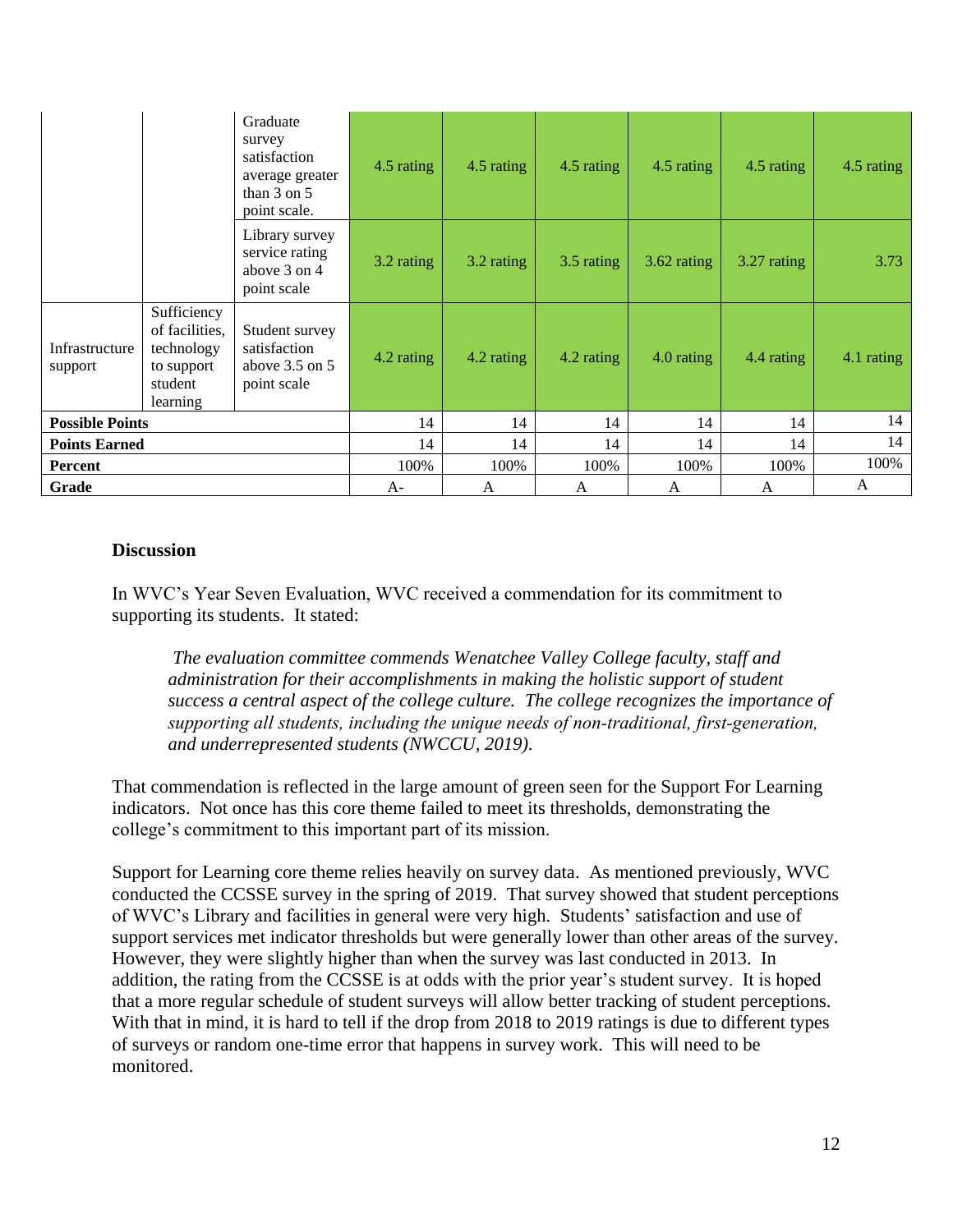As one looks at the data, it becomes clear that surveys have been somewhat irregular over the last seven years. This makes it difficult to really understand if indicator targets are being met. For example, the last Library Survey was done in 2013, with the corresponding indicator remaining unchanged over that time. As the Support For Learning CTC looks at their indicators in this year-one cycle, they will have a chance to consider the indicators and recommend changes.

Grant services are a shining star at WVC. They continue to provide students with needed services, in most cases helping at-risk student populations to navigate college life. All of the grant areas show excellent results in helping students with retention, persistence and completion at rates well above other WVC students. They provide best practices that the college is trying to incorporate into other areas of the college, like Guided Pathways and WVC's advising practices.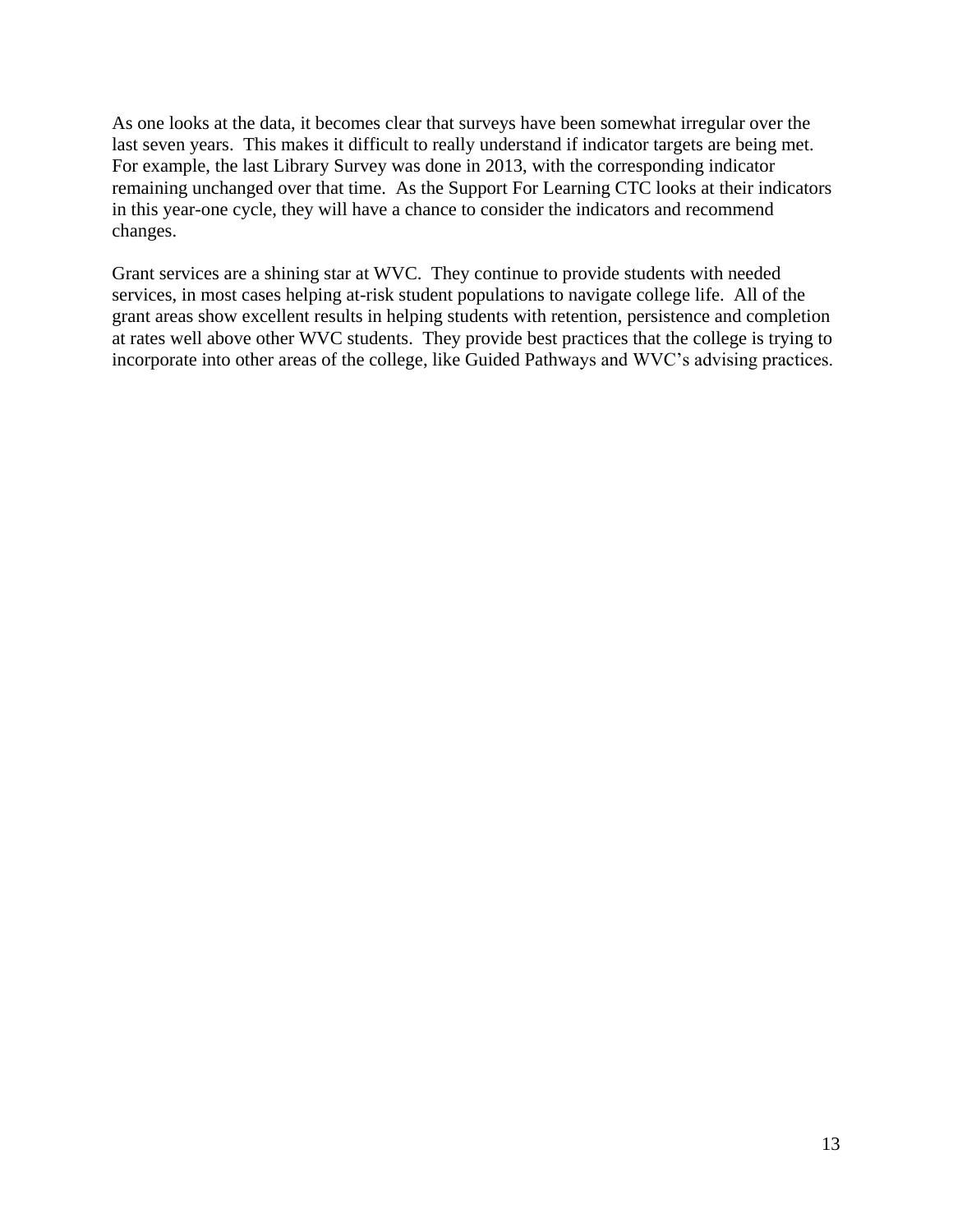## **Responsiveness to Local Needs Scorecard**

Objectives: WVC's degrees, programs, courses and services will be responsive to local demand and community needs. WVC will actively seek community input through its foundations, advisory committees, and collaboration with external organizations.

|                                                                     | <b>Benchmark for</b><br>Quantitative                    |                                                                                                                                                       |                                                                                                                           | <b>Result</b> |
|---------------------------------------------------------------------|---------------------------------------------------------|-------------------------------------------------------------------------------------------------------------------------------------------------------|---------------------------------------------------------------------------------------------------------------------------|---------------|
| <b>Indicators</b>                                                   | <b>Measures</b>                                         | <b>Expected Performance</b>                                                                                                                           |                                                                                                                           |               |
| Resource<br>Allocation<br>Related to<br>Demand and<br>Participation | <b>FTE</b><br>Enrollments                               | State FTE allocation -<br>meet or exceed                                                                                                              | 2,357 FTEs in<br>2018-19 is 91% of<br>state allocation                                                                    |               |
|                                                                     | <b>State FTEs</b><br>generated:                         | Monitoring only                                                                                                                                       | Transfer: 1,870<br><b>FTE</b><br>Workforce: 890<br><b>FTE</b><br>Developmental:<br><b>173 FTE</b><br>BAEd: 204 FTE        |               |
|                                                                     | Headcounts:                                             | Continuing Ed: 1388 to<br>2110                                                                                                                        | Continuing Ed:<br>1599                                                                                                    |               |
|                                                                     |                                                         | Running Start: 318 to<br>522                                                                                                                          | Running Start: 871                                                                                                        |               |
|                                                                     | Local HS<br>graduate<br>capture<br>(enrollment)<br>rate | District HS capture fate<br>between 25% and 40%.                                                                                                      | <b>ERDC</b> data not<br>available for 2018-<br>19. Last year's<br>overall estimated<br>district enrollment<br>rate: 34.7% |               |
|                                                                     | Small HS                                                | Percentage of Running<br><b>Start enrollment at Omak</b><br>campus: between 8% and<br>13%                                                             | 2018-19:23%                                                                                                               |               |
|                                                                     | outreach                                                | Avg. number of RS<br>students from smaller<br>high schools: between<br>141 and 163                                                                    | 2018-19:396<br>students                                                                                                   |               |
| Economic<br>Economic<br>Development<br>Impact                       |                                                         | Return for students,<br>taxpayers, society<br>WVC contribution to<br>regional economic<br>activity<br>Depending on approach<br>\$120 to \$160 million | <b>EMSI ROI</b><br>economic impact<br>study $(2012)$<br>\$152.8m<br>Rollover estimate<br>$(2017-18)$ of \$109<br>million. |               |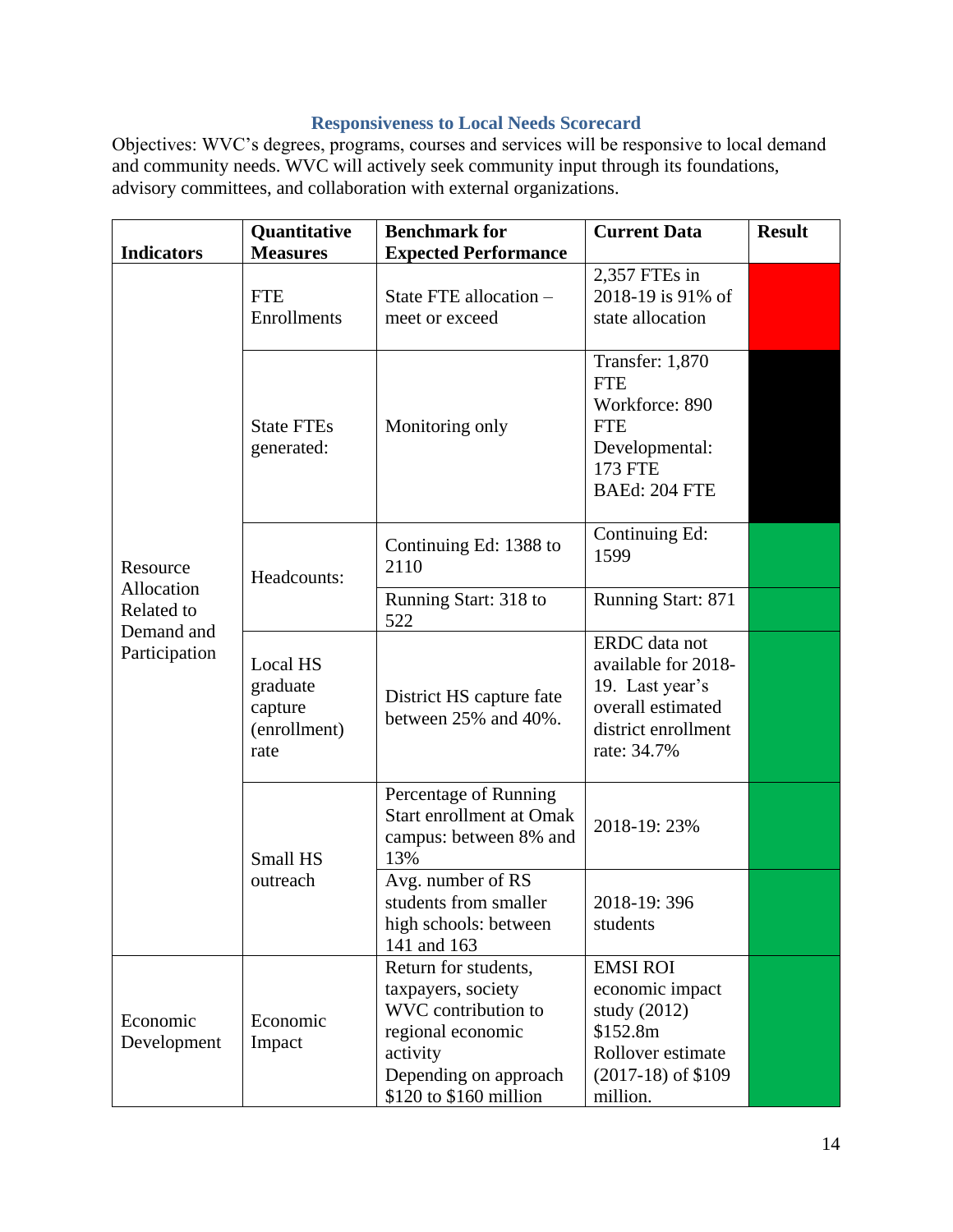| <b>Key</b><br><b>Indicator</b>                                      | <b>Measures</b>                          | <b>Benchmarks</b>                                                                                                                 | 2013-14                | 2014-15                | 2015-16                        | 2016-17                       | 2017-18                       | 2018-19                       |
|---------------------------------------------------------------------|------------------------------------------|-----------------------------------------------------------------------------------------------------------------------------------|------------------------|------------------------|--------------------------------|-------------------------------|-------------------------------|-------------------------------|
|                                                                     | <b>FTE</b><br>enrollments                | <b>State FTE</b><br>allocation met<br>or exceeded                                                                                 | 109% of<br>allocation  | 101% of<br>allocation  | 101% of<br>state<br>allocation | 98% of<br>state<br>allocation | 91% of<br>state<br>allocation | 91% of<br>state<br>allocation |
| Resource<br>allocation<br>related to<br>demand and<br>participation | <b>State FTE</b><br>generated<br>by type | No<br>benchmark,<br>monitored<br>only for<br>transfer,<br>workforce,<br>developmental<br>and Basic<br>Skills                      |                        |                        |                                |                               |                               |                               |
|                                                                     | Headcounts                               | Continuing<br>education<br>student course<br>headcounts<br>1388 to 2110                                                           | 1409<br>enrollments    | 1727<br>enrollments    | 2247<br>enrollments            | 2367<br>enrollments           | 1528<br>enrollments           | 1599<br>enrollments           |
|                                                                     |                                          | <b>Running Start</b><br>student<br>headcounts<br>318 to 522                                                                       | 544 fall<br>enrollment | 618 fall<br>enrollment | <b>571 fall</b><br>enrollment  | <b>710 Fall</b><br>Enrollment | 858 fall<br>enrollment        | 871<br>enrollments            |
|                                                                     | Local high<br>school<br>capture rate     | District<br>capture rate<br>between 25<br>and 40%                                                                                 |                        | 26%                    | 36.40%                         | 36.10%                        | 36%                           | 35%                           |
|                                                                     |                                          | Percentage of<br><b>Running Start</b><br>enrollment at<br>Omak<br>campus:<br>between 8%<br>and 13%                                | 12%                    | 12%                    | 17%                            | 18&                           | 19%                           | 23%                           |
|                                                                     | Small high<br>school<br>outreach         | Average.<br>number of<br><b>Running Start</b><br>students from<br>smaller high<br>schools:<br>between 141<br>and 163<br>headcount | 199<br>students        | 218<br>students        | 249<br>students                | 313<br><b>Students</b>        | 372<br>students               | 396<br>students               |

# **Five-Year Responsiveness To Local Needs Summary**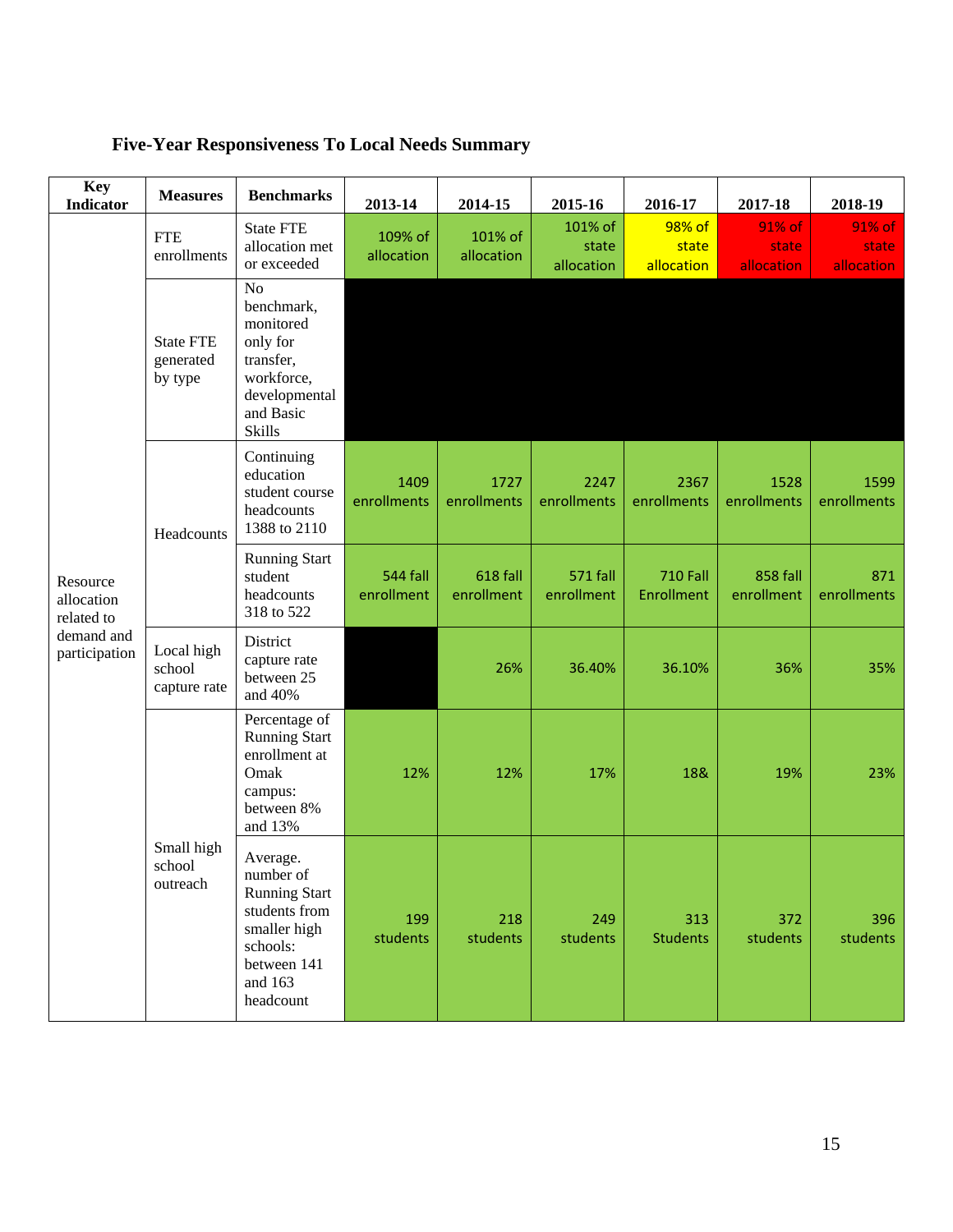| Economic<br>development | Economic<br>impact | Estimated<br>return for<br>students,<br>taxpayers,<br>society. it<br>should be<br>higher than<br>\$120 million. | <b>EMSI ROI</b><br>Study<br>\$152.8<br>Million,<br>rollover<br>estimate<br>#108<br><b>Million</b> | <b>EMSI ROI</b><br>Study<br>\$152.8<br>Million,<br>rollover<br>estimate<br>#104<br><b>Million</b> | <b>EMSI ROI</b><br>Study<br>\$152.8<br>Million,<br>rollover<br>estimate<br>\$114<br>million | <b>EMSI ROI</b><br>Study<br>\$152.8<br>Million,<br>Expense<br>rollover<br>estimate<br>\$105<br><b>Million</b> | <b>EMSI ROI</b><br>Study<br>\$152.8<br>Million,<br>Expense<br>rollover<br>estimate<br>\$106<br><b>Million</b> | <b>EMSI ROI</b><br>Study<br>\$152.8<br>Million,<br>Expense<br>rollover<br>estimate<br>\$109<br><b>Million</b> |
|-------------------------|--------------------|-----------------------------------------------------------------------------------------------------------------|---------------------------------------------------------------------------------------------------|---------------------------------------------------------------------------------------------------|---------------------------------------------------------------------------------------------|---------------------------------------------------------------------------------------------------------------|---------------------------------------------------------------------------------------------------------------|---------------------------------------------------------------------------------------------------------------|
| <b>Possible Points</b>  |                    | 12                                                                                                              | 14                                                                                                | 14                                                                                                | 14                                                                                          | 14                                                                                                            | 14                                                                                                            |                                                                                                               |
| <b>Points Earned</b>    |                    |                                                                                                                 | 12                                                                                                | 14                                                                                                | 14                                                                                          | 13                                                                                                            | 12                                                                                                            | 12                                                                                                            |
| Percent                 |                    |                                                                                                                 | 100%                                                                                              | 100%                                                                                              | 100%                                                                                        | 93%                                                                                                           | 86%                                                                                                           | 86%                                                                                                           |
| Grade                   |                    |                                                                                                                 | A                                                                                                 | A                                                                                                 | A                                                                                           | $A-$                                                                                                          | B                                                                                                             | B                                                                                                             |

#### **Discussion**

In WVC's Year Seven Evaluation, WVC received a commendation for its commitment to responding to and meeting the needs of its community. It stated:

*The evaluation committee commends Wenatchee Valley College for its responsiveness across the spectrum of workforce, social, demographic, economic and environmental needs throughout the service region. These efforts have been creatively driven by college outreach to provide existing services in unconventional locations; by agile responsiveness to community requests; and by solution‐oriented responsiveness to external events (NWCCU, 2019).*

This is reflected by the overall ability of the college to meet the thresholds of the Responsiveness to Local Needs indicators. Even as the college has struggled in meeting enrollment allocations, the college has worked hard to provide access to a very large service district, large in terms of area, interests, cultures and diversity.

The enrolment challenge is a real one. The impact of a strong economy has had a clear effect. Employment rates have clearly impacted WVC, with an overall decrease in unemployment near 2% (Source: OFM Employment data).

|                                      | 2014-15 | 2015-16 | 2016-17 | 2017-18 | 2018-19 |
|--------------------------------------|---------|---------|---------|---------|---------|
| <b>Enrollment (State Funded FTE)</b> | 2558    | 2531    | 2548    | 2385    | 2357    |
| <b>Chelan Unemployment</b>           | 4.7%    | 4.9%    | 4.5%    | 3.6%    | 3.7%    |
| <b>Douglas Unemployment</b>          | 5.3%    | 5.2%    | 5.4%    | 4.1%    | 4.1%    |
| <b>Okanogan Unemployment</b>         | 5.3%    | 5.7%    | 5.0%    | 4.7%    | 4.7%    |

WVC continues to offer excellent return on investment, with an economic impact averaging 2.71 times every dollar allocated to the college. It continues to capture about a third of all students leaving district high schools. Approximately 29% of its enrollment is taken up by Running Start students. It offers continuing education opportunities to almost 1600 students.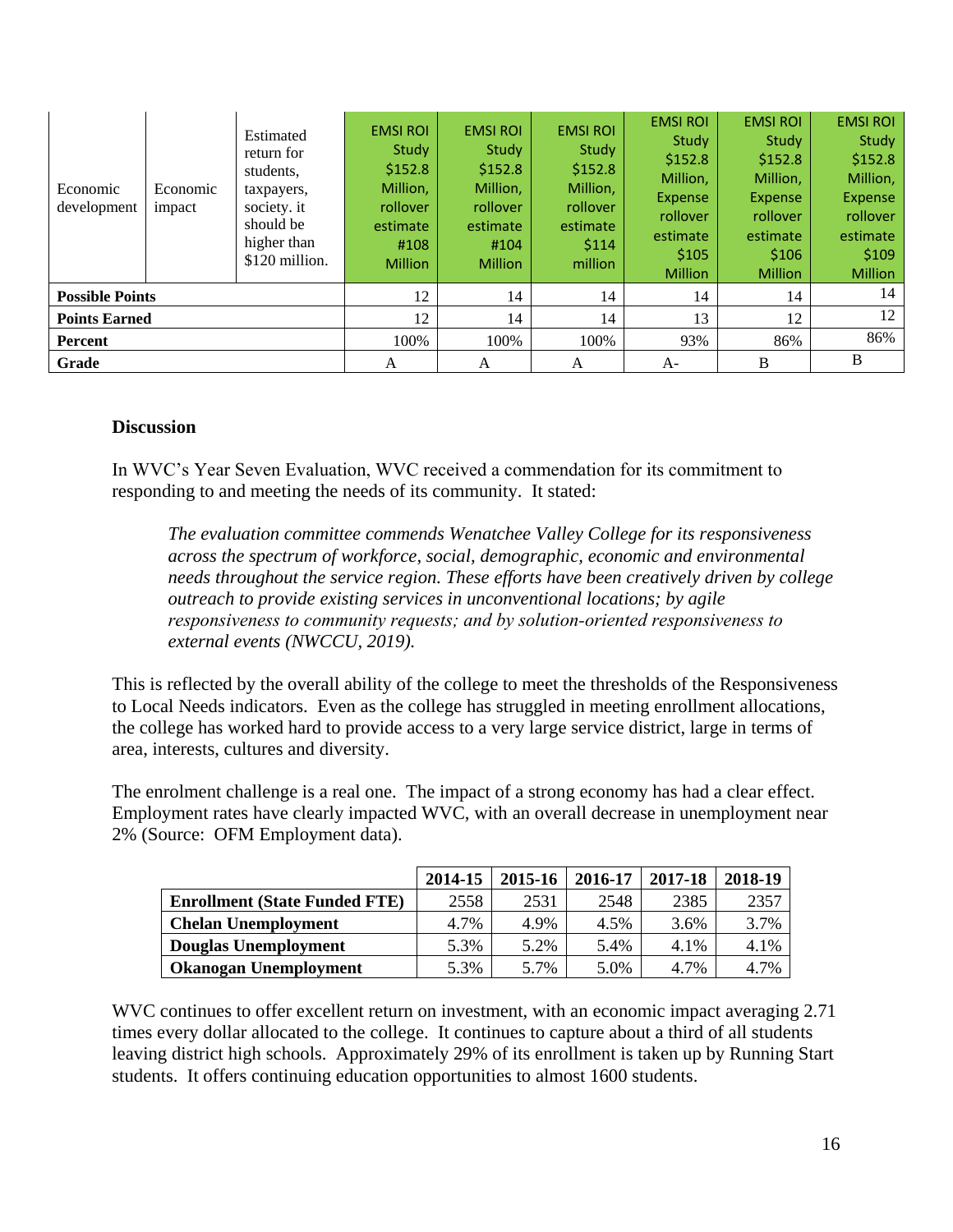## **Diversity and Cultural Enrichment Scorecard**

Objectives: Students and staff will be supported by practices and policies that create an inclusive environment for learning and work. The college community and residents of District 15 will have opportunities to experience diverse and multiculturally rich perspectives through curriculum, educational programs, and special events.

|                          | Quantitative                        | <b>Benchmark for Expected</b>                                                           |                                                                                                                                                                  |               |
|--------------------------|-------------------------------------|-----------------------------------------------------------------------------------------|------------------------------------------------------------------------------------------------------------------------------------------------------------------|---------------|
| <b>Indicators</b>        | <b>Measures</b>                     | <b>Performance</b>                                                                      | <b>Current Data</b>                                                                                                                                              | <b>Result</b> |
|                          | Student and<br>staff surveys        | "Satisfactory" or better on<br>items related to inclusiveness<br>of college environment | 2018 student survey (3.46 on<br>4-point scale) and winter 2015<br>staff survey: all items with<br>ratings at "satisfactory" or<br>better                         |               |
|                          | Student,                            | Targets based on<br>demographics in district<br>population.                             | <b>Fall 2018</b><br><b>Wenatchee Students: 42%</b><br>Hispanic<br>Omak Students: 13% Native<br>American<br>Total Students of Color: 54%                          |               |
|                          | faculty and<br>staff<br>demographic | Faculty & staff targets based<br>on student demographics                                | Fall 2017 Staff: 14% Hispanic<br>1% Native American<br>Total Staff of Color: 19%                                                                                 |               |
| Inclusive<br>Environment | S                                   | Perkins: gender distribution<br>in workforce programs<br>targets                        | 2017-18: 19.4% of<br>enrollments, 18.5% of<br>completions are nontraditional<br>gender. Both were above state<br>targets. Data not yet available<br>for 2018-19. |               |
|                          | Success of<br>underserved<br>groups |                                                                                         | Associate degrees - 804<br>completions: White 53%,<br>Native American 3%,<br>Hispanic 34%                                                                        |               |
|                          |                                     | Reduce achievement gaps:<br>2018-19 IPEDS completions<br>report:                        | Workforce 1-year certificate -<br>198 completions: White 44%,<br>Native American 2%,<br>Hispanic 40%                                                             |               |
|                          |                                     |                                                                                         | Workforce short certificates -<br>237 completions: White 35%,<br>Hispanic 54%, Native<br>American 2%                                                             |               |
|                          |                                     | Reduce achievement gaps:<br>SAI Fall ATD database for<br>transition to college.         | Measures for this indicator are<br>changing. Will need to<br>develop new data.                                                                                   |               |
| Cultural                 | Events for<br>students and<br>the   | Athletics: 62 to 66<br>events/year                                                      | 2016-17:<br>Athletics: 180 events                                                                                                                                |               |
| Perspectives             | community                           | Community Engagement: 19<br>to 30 events/year                                           | Community Engagement: 52<br>events                                                                                                                               |               |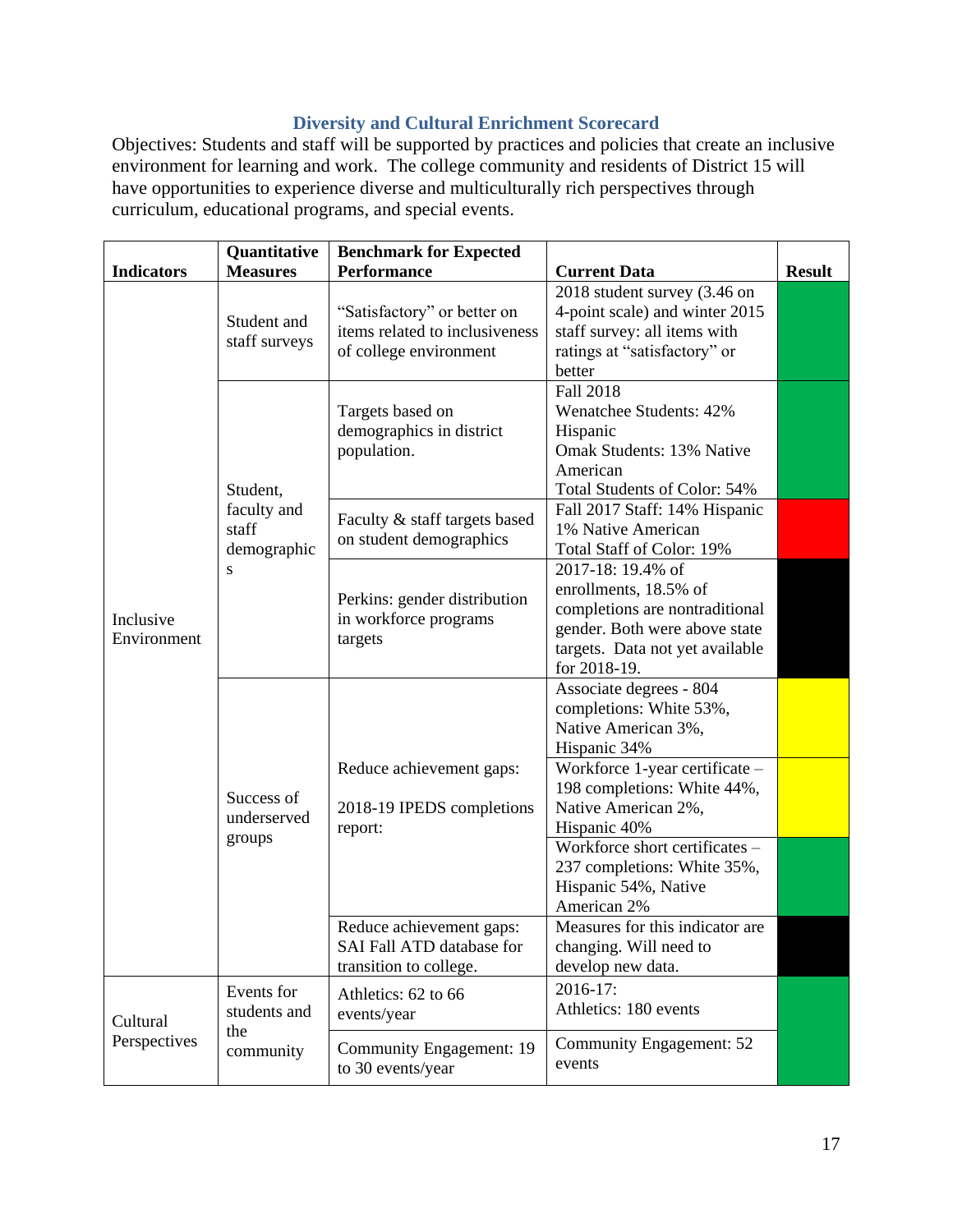| Cultural: 8 to 23 events/year         | Cultural: 25 events      |  |
|---------------------------------------|--------------------------|--|
| Entertainment: 6 to 15<br>events/year | Entertainment: 24 events |  |
| Social: 5 to 15 events/year           | Social: 47 events        |  |

# **Five-Year Diversity & Cultural Enrichment Summary**

| <b>Key</b><br><b>Indicator</b> | <b>Measures</b>                                                                                  | <b>Benchmarks</b>                                                                                                           | 2013-14                                                                                                                          | 2014-15                                                                                                                          | 2015-16                                                                                                                   | 2016-17                                                                                                                          | 2017-18                                                                                                                                                                                                                                                                                              | 2018-19                                                                                                                          |
|--------------------------------|--------------------------------------------------------------------------------------------------|-----------------------------------------------------------------------------------------------------------------------------|----------------------------------------------------------------------------------------------------------------------------------|----------------------------------------------------------------------------------------------------------------------------------|---------------------------------------------------------------------------------------------------------------------------|----------------------------------------------------------------------------------------------------------------------------------|------------------------------------------------------------------------------------------------------------------------------------------------------------------------------------------------------------------------------------------------------------------------------------------------------|----------------------------------------------------------------------------------------------------------------------------------|
|                                | Student and<br>staff<br>satisfaction<br>related to<br>inclusiveness<br>to college<br>environment | All survey<br>items have<br>average<br>rating higher<br>than 3.5 on 5<br>point scale                                        | 4.1 rating                                                                                                                       | 4.1 rating                                                                                                                       | 4.1 rating                                                                                                                | 4.1 rating<br>$($ on 5 point<br>scale)                                                                                           | 3.46 rating<br>$($ on 4 point<br>scale)                                                                                                                                                                                                                                                              | 3.46 rating<br>(no new<br>survey)                                                                                                |
| Inclusive<br>Environment       | Student<br>demographics<br>reflect district<br>population                                        | Based on<br>Washington<br>Office of<br>Financial<br>Management<br>annual<br>population<br>statistics                        | Wenatchee<br>Campus<br>35%<br>Hispanic,<br>Omak<br>Campus<br>13% Native<br>American,<br>Total<br><b>Students of</b><br>color 47% | Wenatchee<br>Campus<br>37%<br>Hispanic,<br>Omak<br>Campus<br>12% Native<br>American,<br>Total<br><b>Students of</b><br>color 49% | Wenatchee<br>Campus<br>37%<br>Hispanic,<br>Omak<br>Campus<br>12% Native<br>American,<br>Total<br>Students of<br>color 49% | Wenatchee<br>Campus<br>40%<br>Hispanic,<br>Omak<br>Campus<br>13% Native<br>American,<br>Total<br><b>Students of</b><br>color 51% | Wenatchee<br>Campus<br>41%<br>Hispanic,<br>Omak<br>Campus<br>13% Native<br>American,<br>Total<br>Students of<br>color 53%<br><b>Staff 15%</b><br>Hispanic,<br>1% Native<br>American,<br><b>Total Staff</b><br>of Color<br>17%<br>115% of<br>target<br>enrollment,<br>122% of<br>completion<br>target | Wenatchee<br>Campus<br>42%<br>Hispanic,<br>Omak<br>Campus<br>15% Native<br>American,<br>Total<br><b>Students of</b><br>color 54% |
|                                | Faculty &<br>Staff<br>demographics<br>mirror those<br>of WVC<br>students                         | Based on<br>WVC human<br>resource data                                                                                      | <b>Staff 13%</b><br>Hispanic,<br>2% Native<br>American,<br><b>Total Staff</b><br>of Color<br>20%                                 | <b>Staff 15%</b><br>Hispanic,<br>1% Native<br>American,<br><b>Total Staff</b><br>of Color<br>20%                                 | <b>Staff 15%</b><br>Hispanic,<br>1% Native<br>American,<br><b>Total Staff</b><br>of Color<br>20%                          | <b>Staff 15%</b><br>Hispanic,<br>1% Native<br>American,<br><b>Total Staff</b><br>of Color<br>20%                                 |                                                                                                                                                                                                                                                                                                      | <b>Staff 14%</b><br>Hispanic,<br>1% Native<br>American.<br><b>Total Staff</b><br>of Color<br>19%                                 |
|                                | Non-<br>Traditional<br>Student<br>Perkins<br>Targets                                             | The college<br>exceeds state<br>targets for<br>percentage<br>of students<br>enrolled in<br>and<br>completion<br>of programs |                                                                                                                                  | 123% of<br>target<br>enrollment,<br>$121\%$ of<br>completion<br>target                                                           | 125% of<br>target<br>enrollment,<br>126% of<br>completion<br>target                                                       | 118% of<br>target<br>enrollment,<br>129% of<br>completion<br>target                                                              |                                                                                                                                                                                                                                                                                                      |                                                                                                                                  |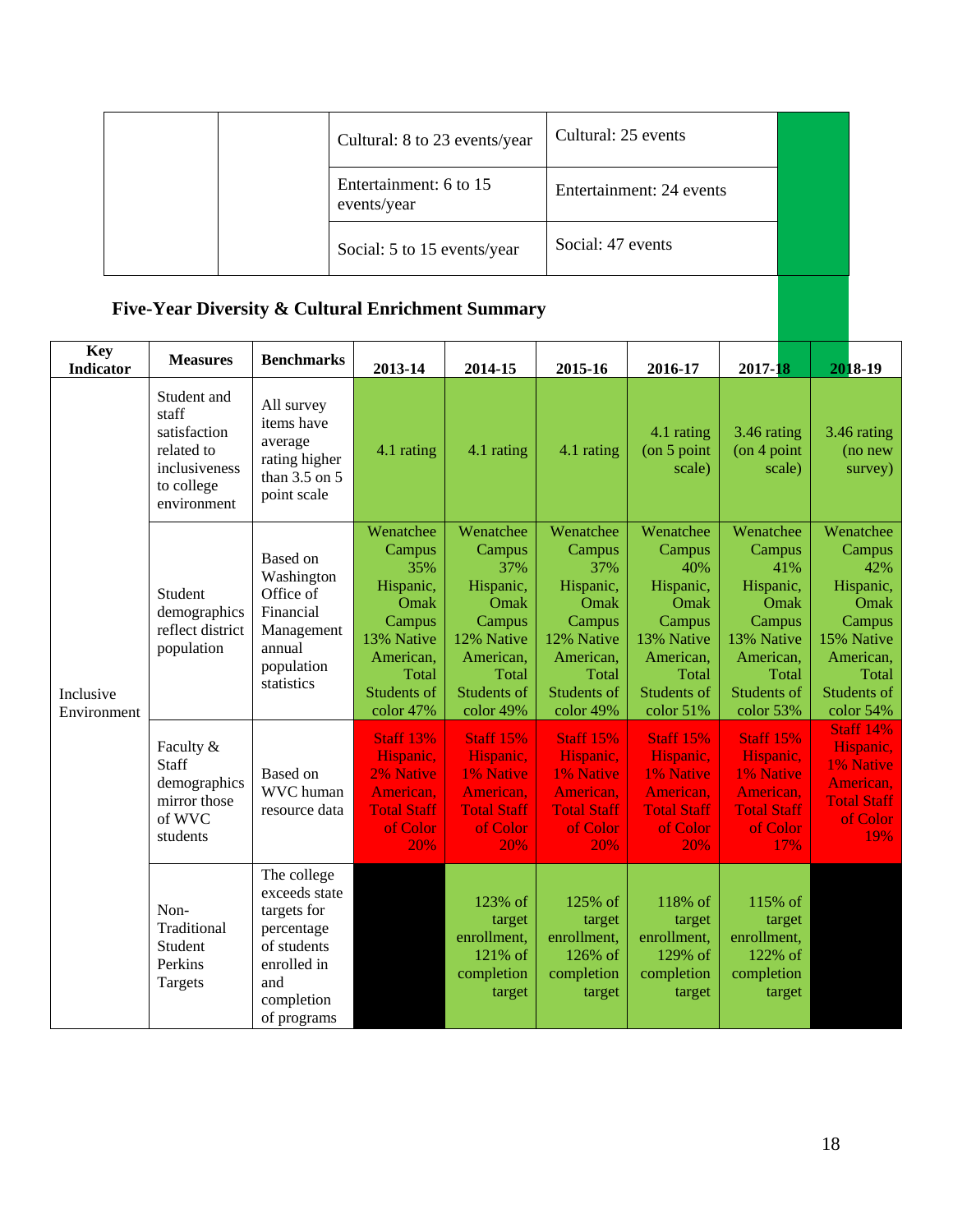|                          | Reduce<br>racial/ethnic<br>achievement<br>gaps as based<br>in IPEDS<br>completions | Completion<br>of associates<br>between<br>groups<br>statistically<br>equivalent<br>Completions<br>of one-year<br>workface<br>certificates<br>between<br>groups<br>statistically<br>equivalent.<br>Completions<br>of short-term<br>workface<br>certificates<br>between<br>groups<br>statistically<br>equivalent. | For<br><b>Associates</b><br>Degrees -<br>White 64%.<br><b>Native</b><br>American<br>3%,<br><b>Hispanic</b><br>29%<br>For 1-year<br><b>Certificates</b><br>White 65%,<br><b>Native</b><br><b>American</b><br>3%,<br><b>Hispanic</b><br>27%<br>For short-<br>term<br>certificates<br>White 48%,<br><b>Native</b><br>American<br>$3\%$ .<br>Hispanic<br>22% | For<br><b>Associates</b><br>Degrees -<br>White 66%,<br><b>Native</b><br>American<br>2%,<br><b>Hispanic</b><br>26%<br>For 1-year<br><b>Certificates</b><br>White 63%,<br><b>Native</b><br><b>American</b><br>2%,<br><b>Hispanic</b><br>25%<br>For short-<br>term<br>certificates<br>White 18%,<br><b>Native</b><br>American<br>2%,<br>Hispanic<br>72% | For<br><b>Associates</b><br>Degrees -<br>White 67%,<br><b>Native</b><br><b>American</b><br>2%,<br><b>Hispanic</b><br>26%<br>For 1-year<br><b>Certificates</b><br><b>White 67%,</b><br><b>Native</b><br>American<br>$2\%$ ,<br><b>Hispanic</b><br>26%<br>For short-<br>term<br>certificates<br>White 24%,<br><b>Native</b><br>American<br>2%,<br>Hispanic<br>69% | For<br><b>Associates</b><br>Degrees -<br>White 59%,<br><b>Native</b><br><b>American</b><br>3%,<br><b>Hispanic</b><br>28%<br>For 1-year<br><b>Certificates</b><br>White 53%,<br><b>Native</b><br>American<br>$2\%$ ,<br><b>Hispanic</b><br>37%<br>For short-<br>term<br>certificates<br>White 23%,<br><b>Native</b><br>American<br>2%,<br>Hispanic<br>72% | For<br><b>Associates</b><br><b>Degrees</b><br><b>White 54%,</b><br><b>Native</b><br><b>American</b><br>3%,<br><b>Hispanic</b><br>27%<br>For 1-year<br><b>Certificates</b><br>White 44%,<br><b>Native</b><br>American<br>$2\%$ ,<br>Hispanic<br>40%<br>For short-<br>term<br>certificates<br>White 24%,<br><b>Native</b><br>American<br>2%,<br>Hispanic<br>61% | For<br><b>Associates</b><br><b>Degrees</b><br>White 53%,<br><b>Native</b><br>American<br>$3\%,$<br>Hispanic<br>34%<br>For 1-year<br><b>Certificates</b><br>White 44%,<br><b>Native</b><br>American<br>$2\%,$<br><b>Hispanic</b><br>40%<br>For short-<br>term<br>certificates<br>White 35%,<br><b>Native</b><br>American<br>2%,<br>Hispanic<br>54% |
|--------------------------|------------------------------------------------------------------------------------|-----------------------------------------------------------------------------------------------------------------------------------------------------------------------------------------------------------------------------------------------------------------------------------------------------------------|----------------------------------------------------------------------------------------------------------------------------------------------------------------------------------------------------------------------------------------------------------------------------------------------------------------------------------------------------------|------------------------------------------------------------------------------------------------------------------------------------------------------------------------------------------------------------------------------------------------------------------------------------------------------------------------------------------------------|-----------------------------------------------------------------------------------------------------------------------------------------------------------------------------------------------------------------------------------------------------------------------------------------------------------------------------------------------------------------|----------------------------------------------------------------------------------------------------------------------------------------------------------------------------------------------------------------------------------------------------------------------------------------------------------------------------------------------------------|---------------------------------------------------------------------------------------------------------------------------------------------------------------------------------------------------------------------------------------------------------------------------------------------------------------------------------------------------------------|---------------------------------------------------------------------------------------------------------------------------------------------------------------------------------------------------------------------------------------------------------------------------------------------------------------------------------------------------|
| Cultural<br>Perspectives | Events for<br>students and<br>community                                            | WVC will<br>host at least<br>125 events<br>per year                                                                                                                                                                                                                                                             | 129 events                                                                                                                                                                                                                                                                                                                                               | 136 events                                                                                                                                                                                                                                                                                                                                           | 158 events                                                                                                                                                                                                                                                                                                                                                      | 139 events                                                                                                                                                                                                                                                                                                                                               | 214 events                                                                                                                                                                                                                                                                                                                                                    | 328 events                                                                                                                                                                                                                                                                                                                                        |
| <b>Possible Points</b>   |                                                                                    |                                                                                                                                                                                                                                                                                                                 | 14                                                                                                                                                                                                                                                                                                                                                       | 16                                                                                                                                                                                                                                                                                                                                                   | 16                                                                                                                                                                                                                                                                                                                                                              | 16                                                                                                                                                                                                                                                                                                                                                       | 16                                                                                                                                                                                                                                                                                                                                                            | 14                                                                                                                                                                                                                                                                                                                                                |
|                          |                                                                                    |                                                                                                                                                                                                                                                                                                                 | $\overline{7}$                                                                                                                                                                                                                                                                                                                                           | 10                                                                                                                                                                                                                                                                                                                                                   | 10                                                                                                                                                                                                                                                                                                                                                              | 11                                                                                                                                                                                                                                                                                                                                                       | 11                                                                                                                                                                                                                                                                                                                                                            | 10                                                                                                                                                                                                                                                                                                                                                |
| <b>Points Earned</b>     |                                                                                    |                                                                                                                                                                                                                                                                                                                 |                                                                                                                                                                                                                                                                                                                                                          |                                                                                                                                                                                                                                                                                                                                                      |                                                                                                                                                                                                                                                                                                                                                                 |                                                                                                                                                                                                                                                                                                                                                          |                                                                                                                                                                                                                                                                                                                                                               | 71%                                                                                                                                                                                                                                                                                                                                               |
| <b>Percent</b>           |                                                                                    |                                                                                                                                                                                                                                                                                                                 | 50%                                                                                                                                                                                                                                                                                                                                                      | 63%                                                                                                                                                                                                                                                                                                                                                  | 63%                                                                                                                                                                                                                                                                                                                                                             | 69%                                                                                                                                                                                                                                                                                                                                                      | 69%                                                                                                                                                                                                                                                                                                                                                           |                                                                                                                                                                                                                                                                                                                                                   |
| Grade                    |                                                                                    |                                                                                                                                                                                                                                                                                                                 | $\overline{F}$                                                                                                                                                                                                                                                                                                                                           | $D-$                                                                                                                                                                                                                                                                                                                                                 | $D-$                                                                                                                                                                                                                                                                                                                                                            | $D+$                                                                                                                                                                                                                                                                                                                                                     | $D+$                                                                                                                                                                                                                                                                                                                                                          | $C -$                                                                                                                                                                                                                                                                                                                                             |

#### **Discussion**

In WVC's Year Seven Evaluation, WVC received a commendation for its commitment to create a welcoming, diverse environment for all of its community. It stated:

*The evaluation committee commends Wenatchee Valley College for genuine efforts to create a diverse, welcoming and inclusive environment for students, faculty and staff of all backgrounds. These efforts are notable for the breadth and depth of the work and for the pride in success that is evident throughout the Wenatchee Valley College community (NWCCU, 2019).*

Of all the core themes, this is not well represented in the indicators for the Diversity & Cultural Enrichment core theme. The reason for this is that measuring a diversity and culture climate is very, very difficult. In addition, making meaningful changes in these areas requires a strong commitment and time. In this respect, the accreditation evaluation is correct. WVC has a commitment to improve over time. It can be seen in the improvement that has been made in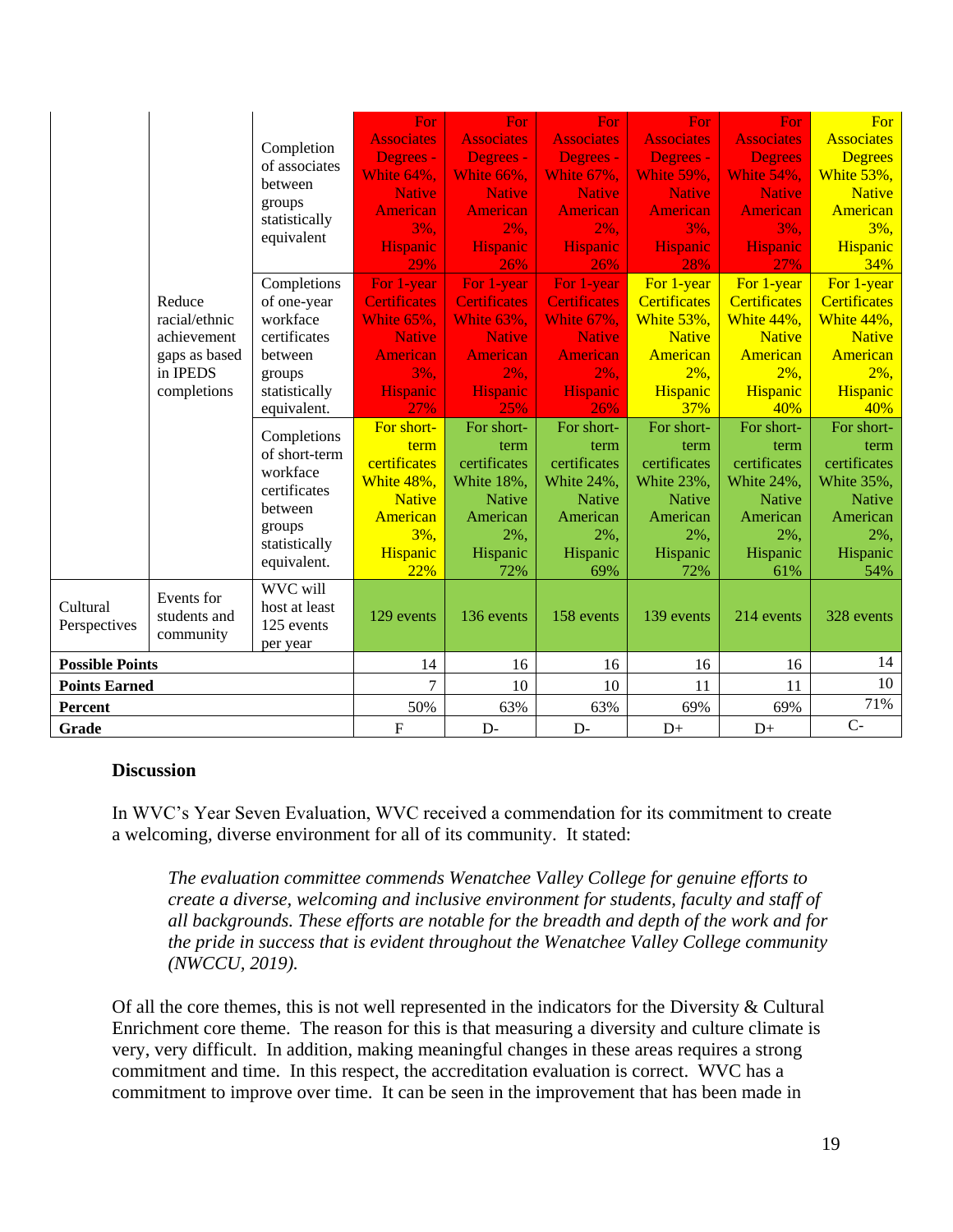retention and completion rates of students of color. It can be seen in event offerings, with those aimed at celebrating the diversity of the district increasing in frequency and attendance.

An example of this difficulty is found in the improved indicator for the proportion of associate degree completions by ethnicity as compared to the proportion of students by ethnicity. This is a difficult measure, trying to show that associate degree completions mirror the ethnic makeup of the college's students. Represented as it is in the indicator chart makes it difficult to understand. However, a better representation can be seen in the table below.

| Compared to Froportion of Diament Bimmer, |                    |                 |                    |                 |                    |                 |  |  |  |
|-------------------------------------------|--------------------|-----------------|--------------------|-----------------|--------------------|-----------------|--|--|--|
|                                           | 2016-14            |                 | 2017-18            |                 | 2018-19            |                 |  |  |  |
|                                           | <b>Completions</b> | <b>Students</b> | <b>Completions</b> | <b>Students</b> | <b>Completions</b> | <b>Students</b> |  |  |  |
| White                                     | 59%                | 51%             | 54%                | 51%             | 53%                | 49%             |  |  |  |
| <b>Hispanic</b>                           | 28%                | 39%             | 27%                | 37%             | 34%                | 40%             |  |  |  |
| <b>American Indian</b>                    | 3%                 | 2%              | 3%                 | 2%              | 3%                 | 2%              |  |  |  |
| Other                                     | 10%                | 8%              | 16%                | 10%             | 10%                | 9%              |  |  |  |

#### **Proportion of Associate Degree Completion Ethnicity Compared to Proportion of Student Ethnicity (IPEDS)**

Looking at the table for 2018-19, one can see that WVC's students are proportionally 40% Hispanic, but the proportion of degrees earned by ethnicity was 34%. This is closer than to being equivalent than in prior years. In the future, simply comparing completion rates for each ethnicity might be more effective.

To supplement the view the Diversity & Cultural Enrichment indicators can provide, a look at WVC strategic goals and objectives would be helpful. They are:

**Goal 23.4:** To achieve equity, Wenatchee Valley College will become a more inclusive, diverse and culturally rich institution that establishes a thoughtful and respectful learning environment.

**Objective 23.4.1:** Double international enrollment.

**Objective 23.4.2:** Create a college-wide diversity strategic plan.

**Objective 23.4.3:** Strive to increase the diversity of our faculty to more closely reflect our diverse students and the community.

**Objective 23.4.4:** Develop an inclusive working environment to support and retain diverse faculty and staff.

**Objective 23.4.5:** Use universal design principles to make Wenatchee Valley College fully accessible.

**Objective 23.4.6:** Increase diversity course offerings and implement a diversity requirement for program completion.

**Objective 23.4.7:** Improve college relationships among faculty and staff to support open, respectful and inclusive discussions on diversity.

WVC has an active international staff that is working to increase international enrollment. Admitted, this would not be hard to do from having 7 international students in 2014-15 to 11 students in 2018-19. However, these students offer a great chance to expand WVC's horizons and culture.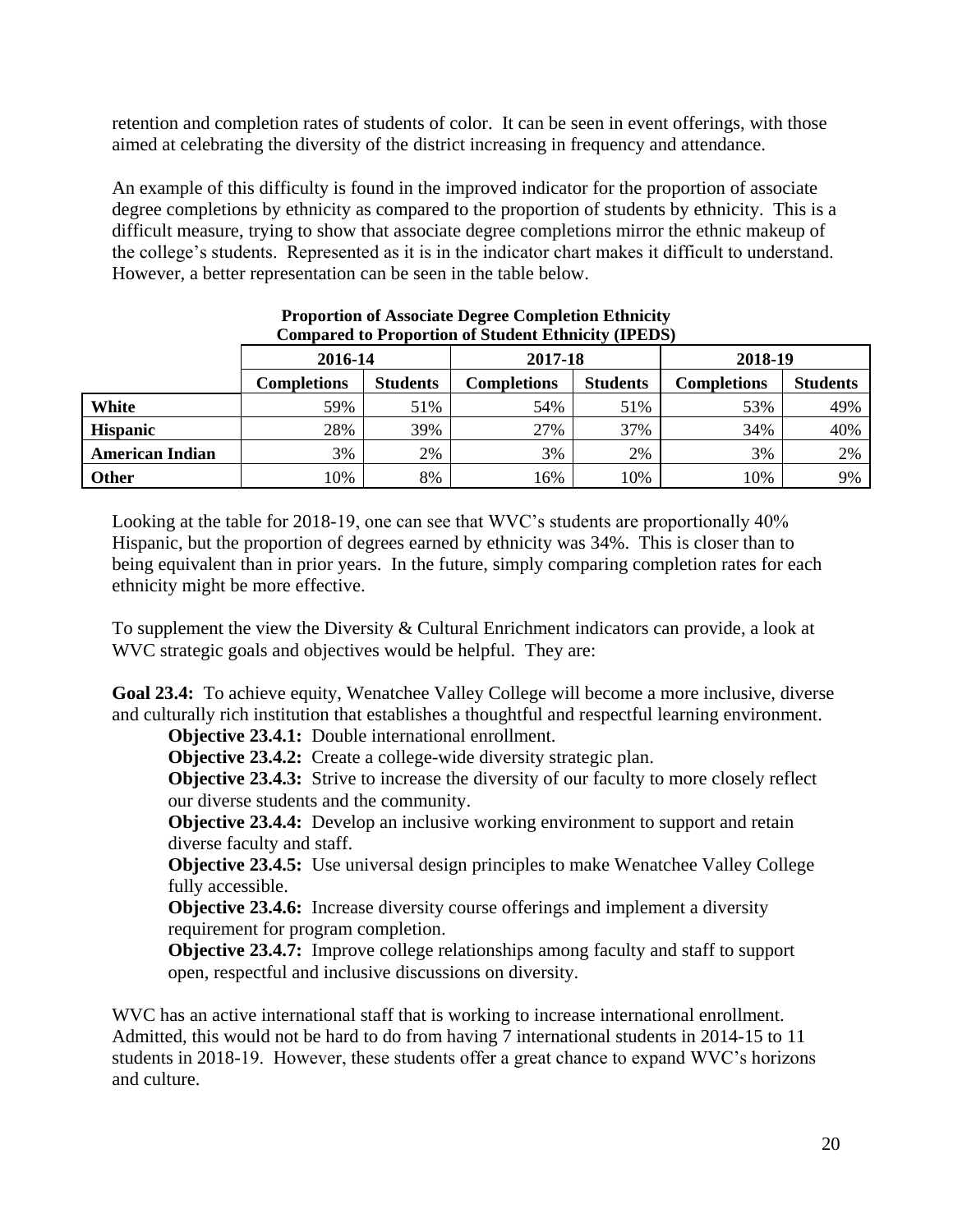WVC has begun to build its diversity strategic plan. This was delayed a year, but there is an active committee that will work through the 2019-20 year to meet this objective. Universal design elements are beginning to show at the college, with the development of gender-neutral bathrooms. In the Wells Hall replacement, the design will be more accommodating of student's physical and emotional needs. The number of diversity courses is now just under 30 and will likely expand to over 30 in the coming year. WVC continues to build the diversity of its staff and faculty. Staff diversity is making stronger progress, but faculty diversity is improving too. This is a more qualitative way of looking at WVC's progress in diversity.

The Diversity & Cultural Enrichment CTC is actively working on indicators that will better measure WVC accomplishments in diversity and culture, while setting thresholds that will challenge the college to do more to improve.